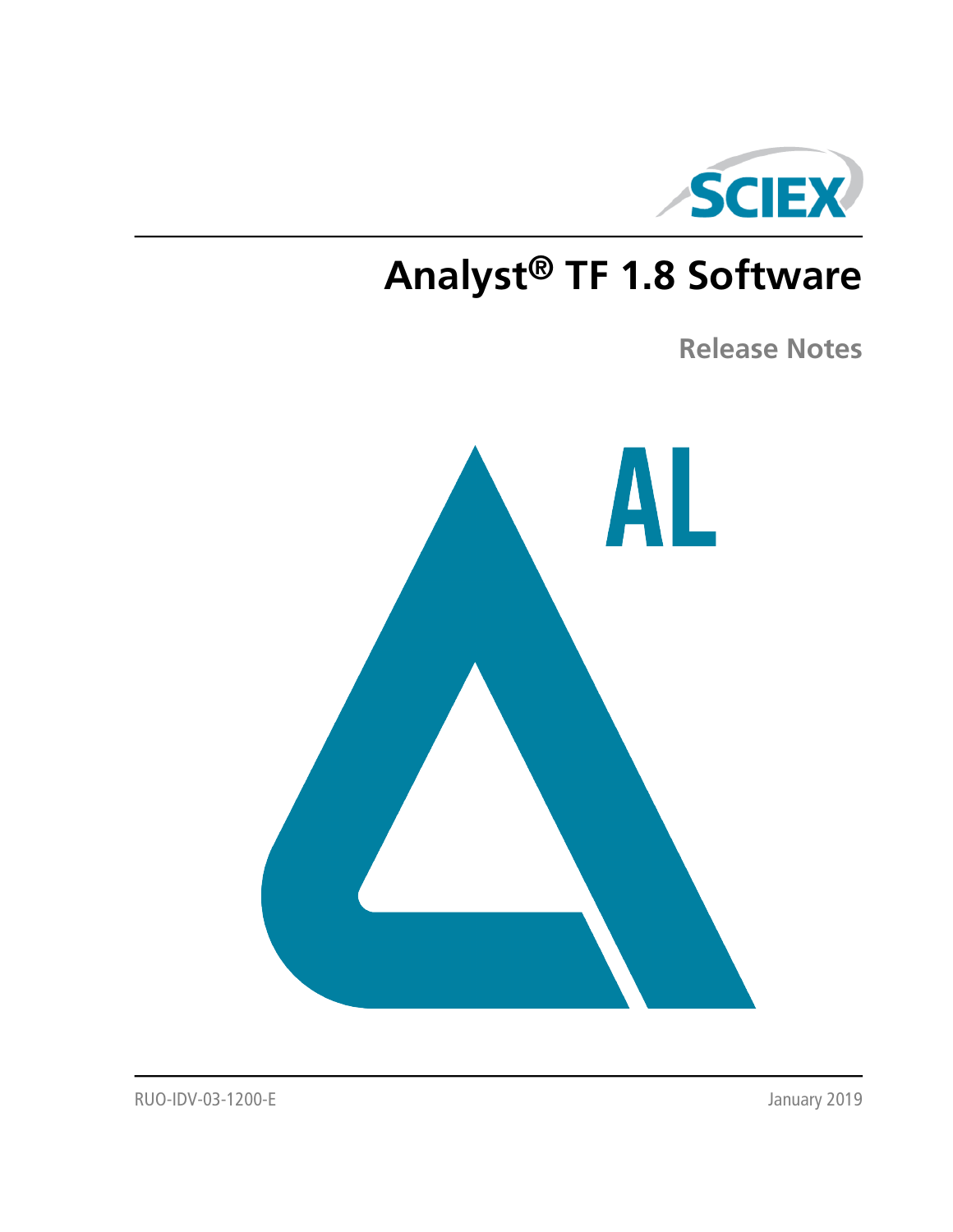This document is provided to customers who have purchased SCIEX equipment to use in the operation of such SCIEX equipment. This document is copyright protected and any reproduction of this document or any part of this document is strictly prohibited, except as SCIEX may authorize in writing.

Software that may be described in this document is furnished under a license agreement. It is against the law to copy, modify, or distribute the software on any medium, except as specifically allowed in the license agreement. Furthermore, the license agreement may prohibit the software from being disassembled, reverse engineered, or decompiled for any purpose. Warranties are as stated therein.

Portions of this document may make reference to other manufacturers and/or their products, which may contain parts whose names are registered as trademarks and/or function as trademarks of their respective owners. Any such use is intended only to designate those manufacturers' products as supplied by SCIEX for incorporation into its equipment and does not imply any right and/or license to use or permit others to use such manufacturers' and/or their product names as trademarks.

SCIEX warranties are limited to those express warranties provided at the time of sale or license of its products and are SCIEX's sole and exclusive representations, warranties, and obligations. SCIEX makes no other warranty of any kind whatsoever, expressed or implied, including without limitation, warranties of merchantability or fitness for a particular purpose, whether arising from a statute or otherwise in law or from a course of dealing or usage of trade, all of which are expressly disclaimed, and assumes no responsibility or contingent liability, including indirect or consequential damages, for any use by the purchaser or for any adverse circumstances arising therefrom.

For Research Use Only. Not for use in Diagnostic Procedures.

AB Sciex is operating as SCIEX.

The trademarks mentioned herein are the property of AB Sciex Pte. Ltd. or their respective owners.

AB SCIEX<sup>™</sup> is being used under license.

 $\circ$  2019 AB Sciex



AB Sciex Pte. Ltd. Blk33, #04-06 Marsiling Industrial Estate Road 3 Woodlands Central Industrial Estate, Singapore 739256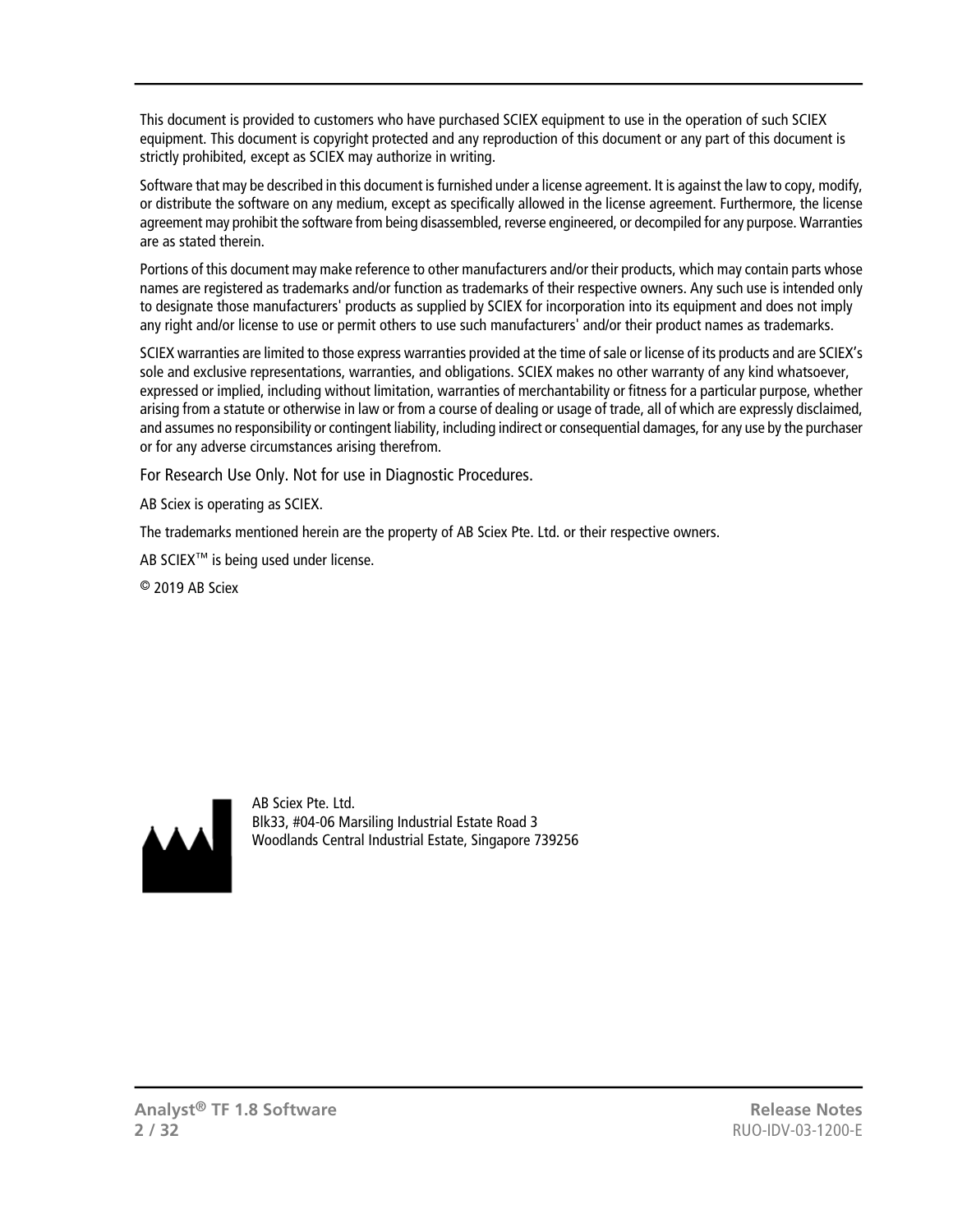# **Contents**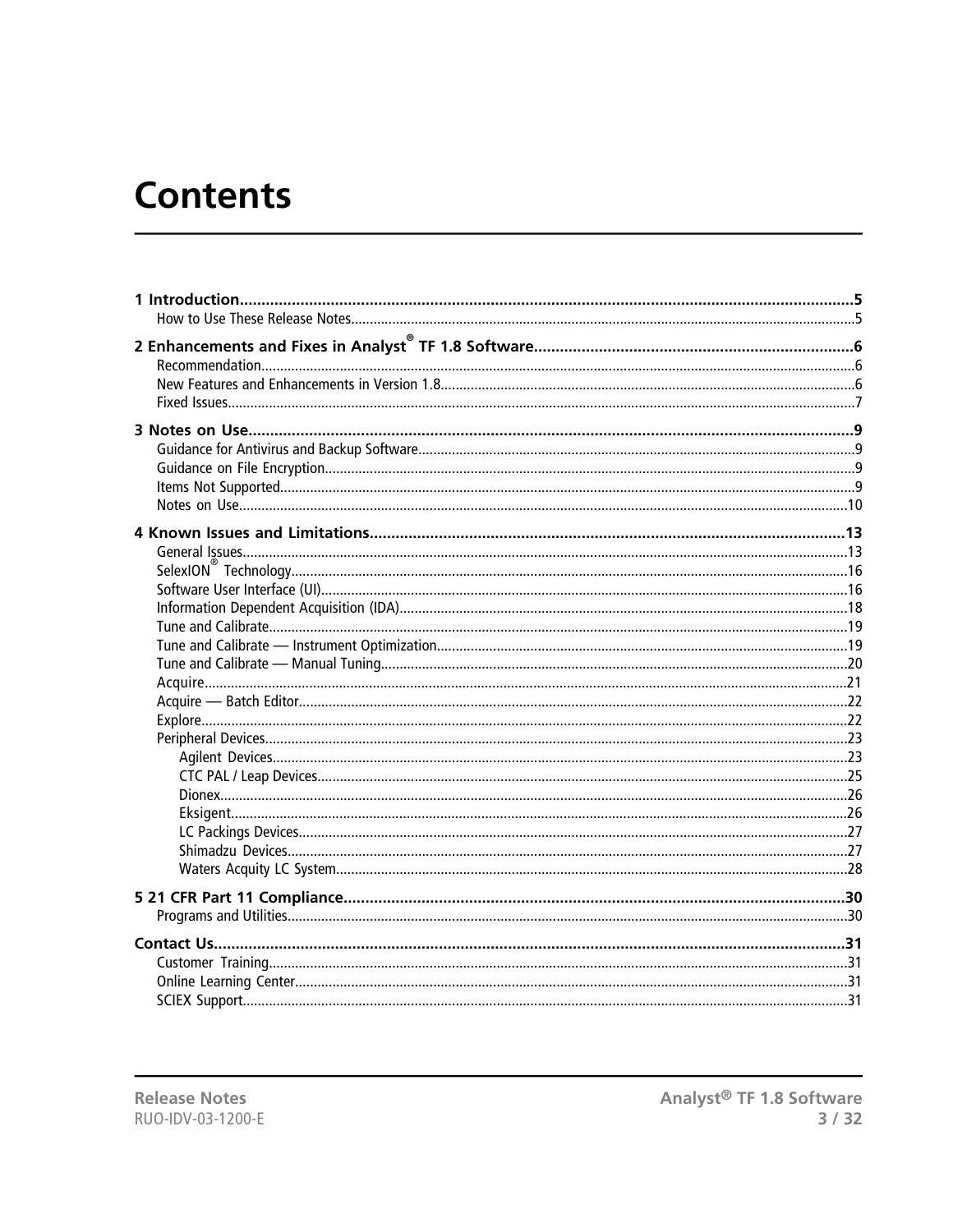| . |
|---|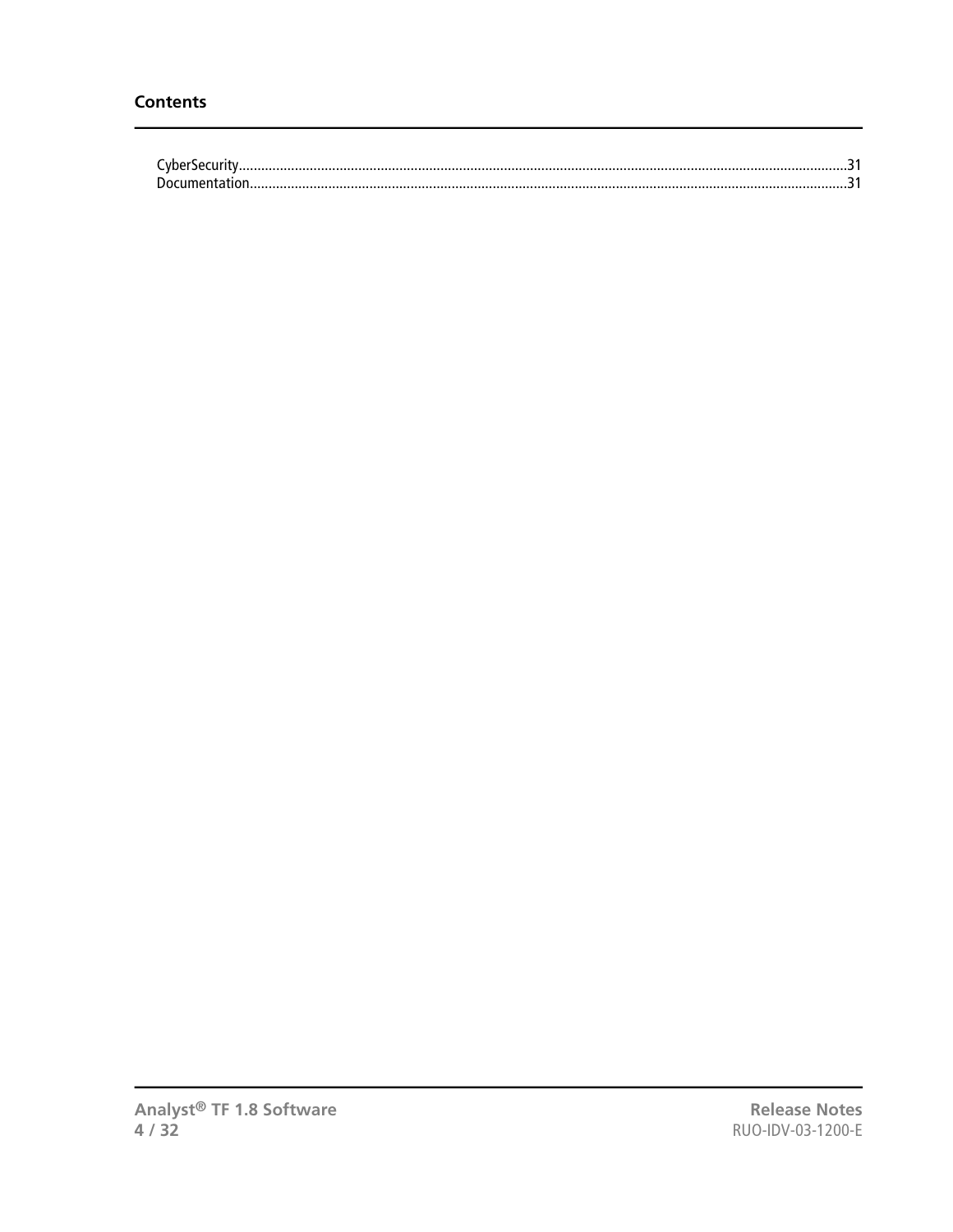# **Introduction 1**

<span id="page-4-0"></span>The *Release Notes* for the Analyst® TF 1.8 software describe the many new features and enhancements introduced in this version of the software, as well as workarounds for possible issues and limitations. Use these *Release Notes* for reference as you become familiar with the software and store them in a convenient location for future reference.

For specific installation information, as well as instrument and peripheral compatibility information, refer to the *Software Installation Guide* for the Analyst® TF 1.8 software.

The Analyst<sup>®</sup> TF 1.8 software provides support for the TripleTOF® 4600 system, TripleTOF® 5600/5600+ systems, the TripleTOF® 5600+ system with SelexION® Technology, the TripleTOF® 6600 system, the TripleTOF® 6600 system with SelexION® Technology, the TripleTOF® 6600+ system, and the TripleTOF® 6600+ system with SelexION® Technology. The software provides easy-to-use automatic instrument tuning, automated instrument calibration, and an integrated wizard for method creation.

### <span id="page-4-1"></span>**How to Use These Release Notes**

To help you understand what is new and what is fixed relative to your current Analyst $\degree$  TF software version, the Release Notes for the Analyst<sup>®</sup> TF 1.8 software have been structured so that you only have to read the sections that are relevant to you.

Everyone should read [Notes on Use](#page-8-0), as this section applies specifically to issues that are known in the Analyst® TF 1.8 software.

Note: To view the enhancements, fixed issues, and known issues for previous versions of the Analyst<sup>®</sup> TF software, refer to the *Release Notes* for previous versions.

**Note:** The numbers in parentheses are reference numbers for each issue or feature in our internal tracking system.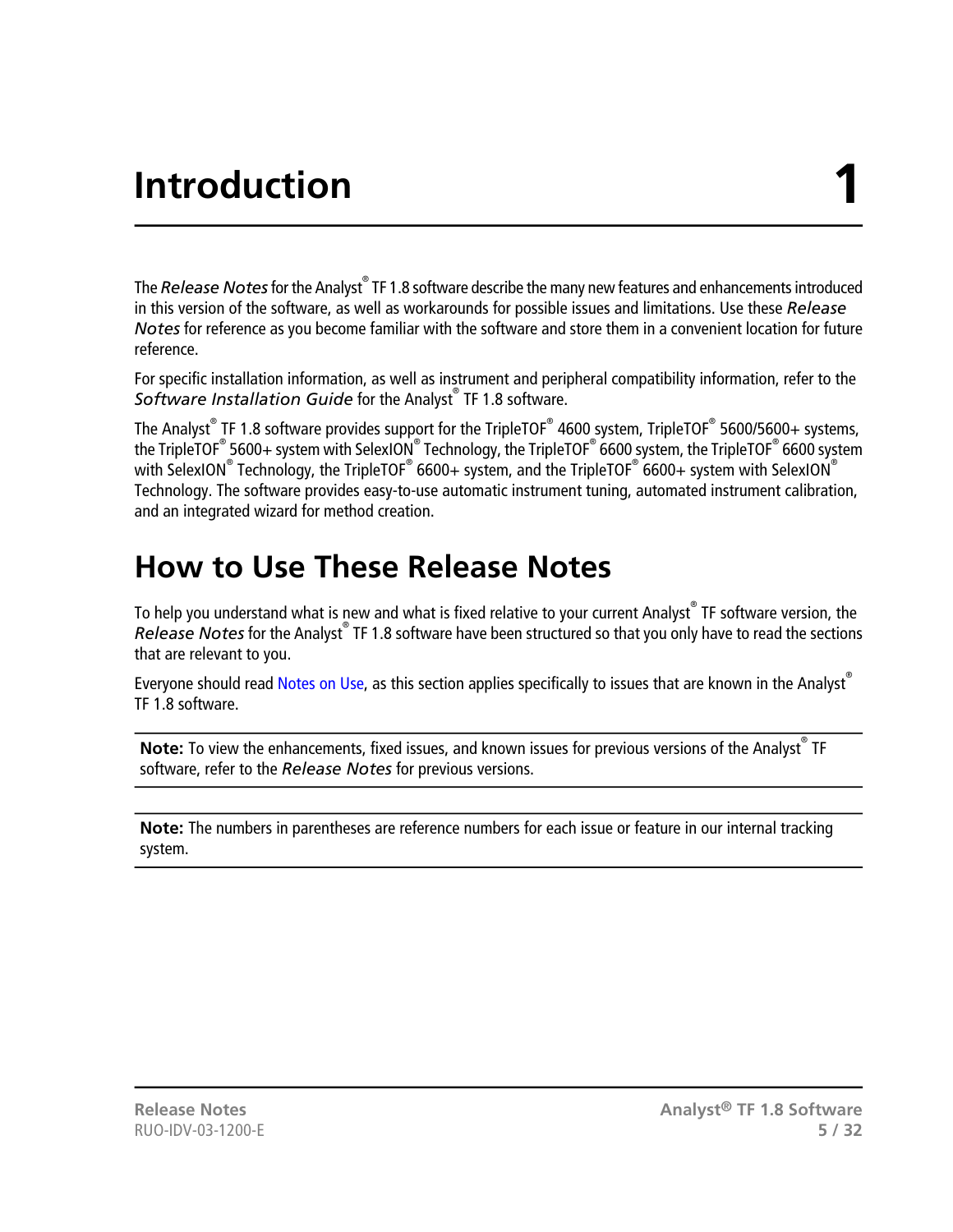# **Enhancements and Fixes in Analyst® TF 1.8 Software**

<span id="page-5-1"></span><span id="page-5-0"></span>The following is a list of enhancements and fixed issues that are included in this release.

### **Recommendation**

<span id="page-5-2"></span>It is recommended that only one sample be acquired per data file.

## **New Features and Enhancements in Version 1.8**

- **Windows 10 (64-bit) operating system**: The Windows 10 (64-bit) operating system is now supported. The software continues to support Windows 7 (32-bit) SP1 and Windows 7 (64-bit) operating systems.
- **Node-locked licensing:** Node-locked licensing (assigned to one computer) is now supported. Server-based electronic licensing (concurrent licensing) is not supported.
- **TripleTOF<sup>®</sup> 6600+ system:** The new TripleTOF<sup>®</sup> 6600+ system is supported. The system is shown as the TripleTOF® 6600 system in the software.
- New ion source: The software supports the OptiFlow<sup>™</sup> Turbo V ion source using either a SteadySpray MICRO probe (flow rate of 1 μL/min to 50 μL/min, shown as **Optiflow 1-50uL Micro** in the software) or a SteadySpray ANALYTICAL probe (flow rate greater than 50 μL/min, shown as **Optiflow >50uL Analytical** in the software) on TripleTOF® 6600+ systems.
- **ExionLC<sup>™</sup> devices:** Support for the ExionLC<sup>™</sup> series of devices, which was added in the Analyst<sup>®</sup> TF 1.7.1 Software with Components for LC Devices release. The ExionLC™ Series is an LC system series provided by SCIEX to work specifically with SCIEX mass spectrometers. The Analyst® TF 1.8 software also includes a newer version of the driver for the ExionL $C^{TM}$  systems.
- **Analyst<sup>®</sup> Device Driver 1.3:** Support for the Analyst<sup>®</sup> Device Driver, which was added in the Analyst<sup>®</sup> TF 1.7.1 Software with Components for LC Devices. The Analyst® Device Driver is a device control application for the Analyst<sup>®</sup> TF software.
- **Support for the OptiFlowTM Interface:** Support for the OptiFlowTM interface, which was added in the Analyst<sup>®</sup> TF 1.7.1 Software with Components for NanoCell. The OptiFlow<sup>™</sup> interface allows the user to easily switch to the most appropriate flow rate (nanoflow, microflow, or highflow) on a TripleTOF® 6600 mass spectrometer without breaking the vacuum seal.
- **ConfigUpdater utility preserves the calibration of the SelexION® controller module:** It is not necessary to recalibrate the SelexION® controller module box after upgrading the configuration table using the ConfigUpdater utility. The calibration is preserved.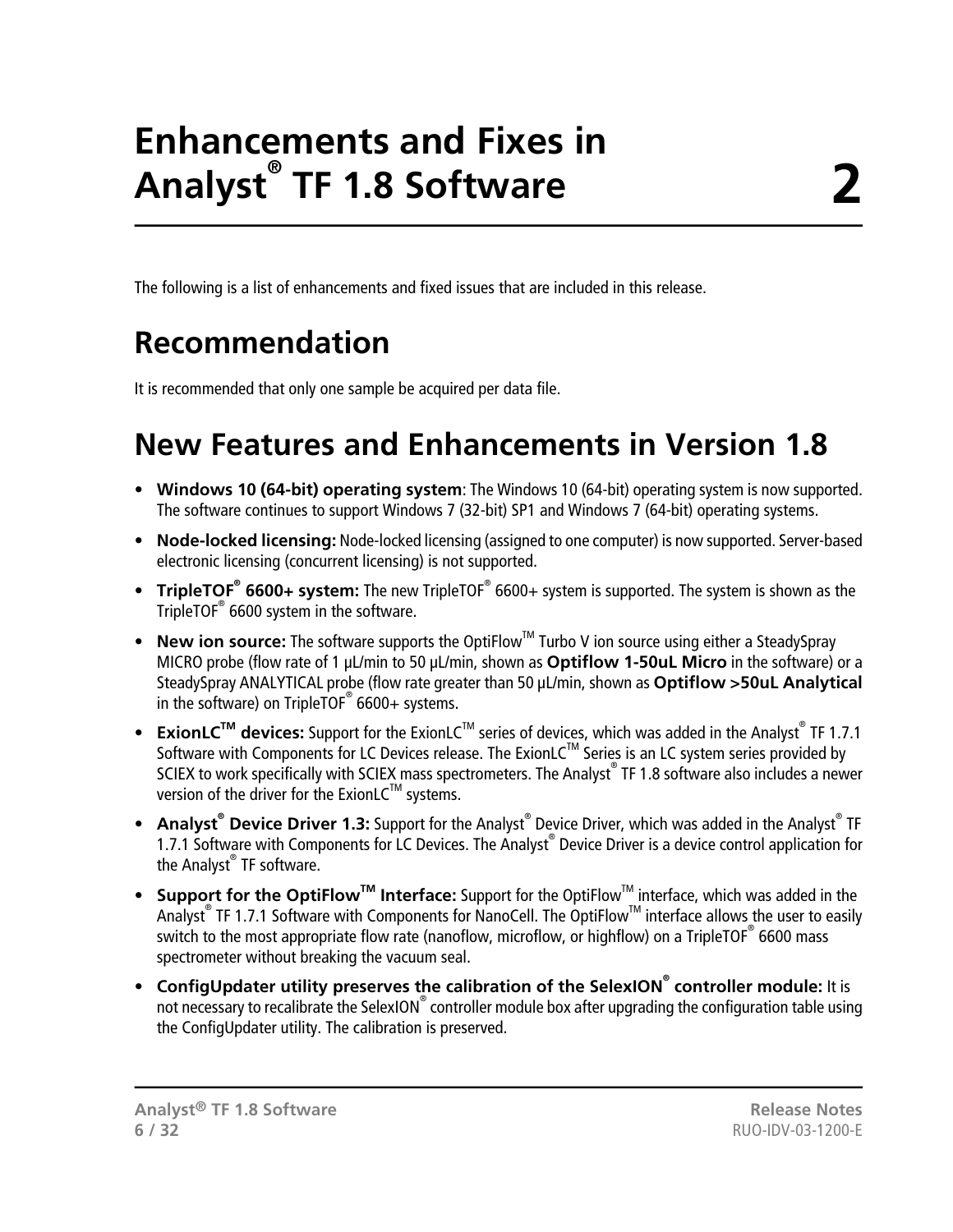- **Instrument Optimization improvement for TripleTOF® 6600 systems:** The Instrument Optimization on the TripleTOF® 6600 system has been improved. The detector optimization run, which is triggered automatically by High Resolution tuning, will only run when needed or when the final HST value for High Resolution has changed. This feature can reduce the number of times of the voltage is ramped, which could potentially extend the lifetime of the detector.
- **Instrument Optimization improvement for TripleTOF® 5600/5600+ and TripleTOF® 4600 systems:** The upper range for optimizing the detector during Instrument Optimization on the TripleTOF® 5600/ 5600+ and TripleTOF® 4600 instruments has been increased from 2600 V to 2700 V.

## <span id="page-6-0"></span>**Fixed Issues**

#### **Acquisition stops due to a system controller stall issue**

Occasionally, while an IDA method is running, acquisition fails. A System Controller stall detected error message is then recorded in the Analyst® TF software application log file. (ATF-673)

#### **The pretreatment function for the Shimadzu SIL-20AC autosampler might not work**

For a Shimadzu SIL-20AC autosampler, in the advanced injector washing program, the Rinse command works, but the I.Rinse does not. This is a Shimadzu driver issue. (ATF-514)

#### **Checksum is enabled but no checksum was found in the acquired data file**

When checksum is enabled, the acquired data file might not always have a checksum in it. (ATF-662)

#### **Acquisition does not proceed to the next sample after several "Noise falling sync signal ignored" messages**

Intermittently, acquisition on TripleTOF<sup>®</sup> 6600 mass spectrometers does not stop after the sample run time is finished and does not proceed to the next sample after several "Noise falling sync signal ignored" messages are logged in the Event log. (ATF-665)

#### **Ion Source Voltage issue occurs during acquisition of data with the CESI 8000 High Performance Separation ESI-Module**

The Ion Source Voltage in all of the methods should remain at 0 except during the MS data acquisition period. However, when data is acquired using IDA with the CESI AAO driver, the voltage is set to the voltage indicated in the method and does not return to 0 when the submission has completed. (ATF-563)

#### **The ExionLCTM system does not start when the user clicks Equilibrate in the software queue and then selects a method**

When a user clicks **Equilibrate** in the Analyst® TF software queue and then selects a method, all of the configured mass spectrometer (MS) and LC components in the hardware profile should automatically start and the initial settings from the selected method should be loaded. However, when the hardware profile contains the ExionLC<sup>TM</sup> system, the LC settings from the method were loaded, the MS started and reached all of the set points, but the  $ExionLC^{TM}$  system did not start. (ATF-625)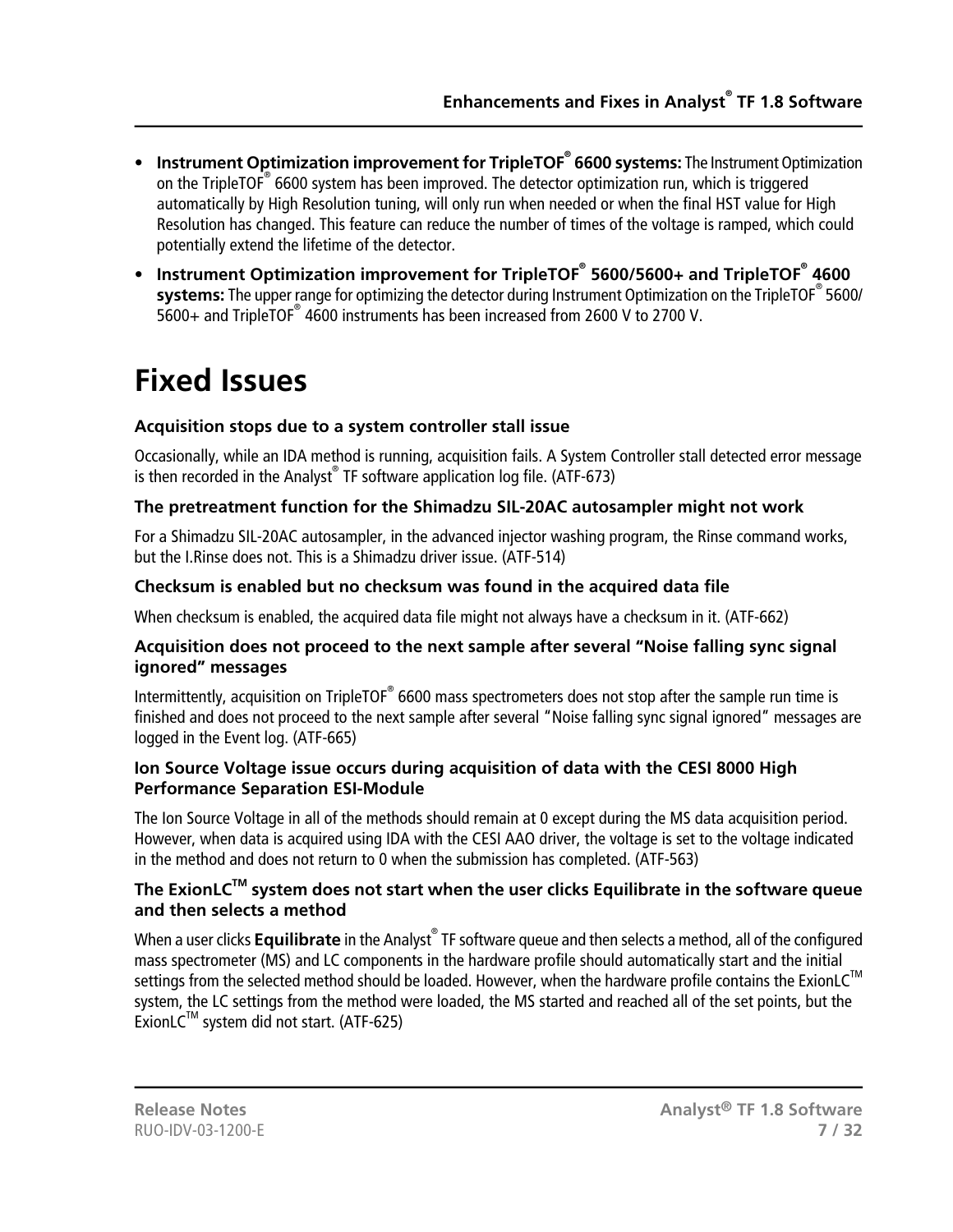#### **Acquisition does not start in Manual Tune mode when an ExionLCTM system is included in the hardware profile**

When the user tries to start an acquisition in Manual Tune mode using a hardware profile that contains a TripleTOF<sup>®</sup> mass spectrometer and an ExionLC<sup>TM</sup> system, the acquisition does not start. The mass spectrometer initializes and then goes into Standby mode without acquiring the data. If the hardware profile contains a TripleTOF $^\circ$  mass spectrometer and an ExionLC<sup>™</sup> system, then, as a workaround, clear the Use check box that is located to the right of LC Method or use a hardware profile that does not contain an ExionLC™ system to use Manual Tune mode. (ATF-629)

#### **Equilibration is not performed when an ExionLCTM system is included in the hardware profile**

When the user sets an equilibration time for the LC system for an acquisition on a system with a hardware profile that contains an ExionLC<sup>TM</sup> system, the equilibration time setting is ignored and the acquisition begins immediately. (ATF-652)

#### **The Analyst® TF software only shows three pumps in the hardware profile and File Info when four Shimadzu pumps are configured**

When a hardware profile is created with four Shimadzu pumps configured, only three pumps are shown in the hardware profile. In the Method Editor, all four pumps can be used. However, only three pumps are shown in the File Information for the data file acquired using this method, even though all four pumps were used for data acquisition. (ATF-750)

#### **The user logged on to the software is shown as N/A on the acquisition computer that has the Windows 7 operating system installed**

In the File Information of acquired data files, the logged-on user is shown as N/A when the acquisition computer is running the Windows 7 operating system, both 32- and 64-bit. The Audit Trail does record the correct username information. (ATF-531)

#### **Batch acquisition might stop with errors**

Occasionally, batch acquisition might stop with a "Run-time fatal error", "packet data error" or "Missing TDC sync signal" error recorded in the event log. (ATF-709, ATF-748, ATF-730)

#### **Instrument Optimization might stop optimizing**

Instrument Optimization might intermittently stop optimizing on a TripleTOF $^\circ$  6600 system that has the Analyst $^\circ$ TF 1.7.1 Patch for SC Stall Issue or Analyst® TF 1.7.1 Patch for SC Stall Issue (rev 2) installed. (ATF-728, ATF-782)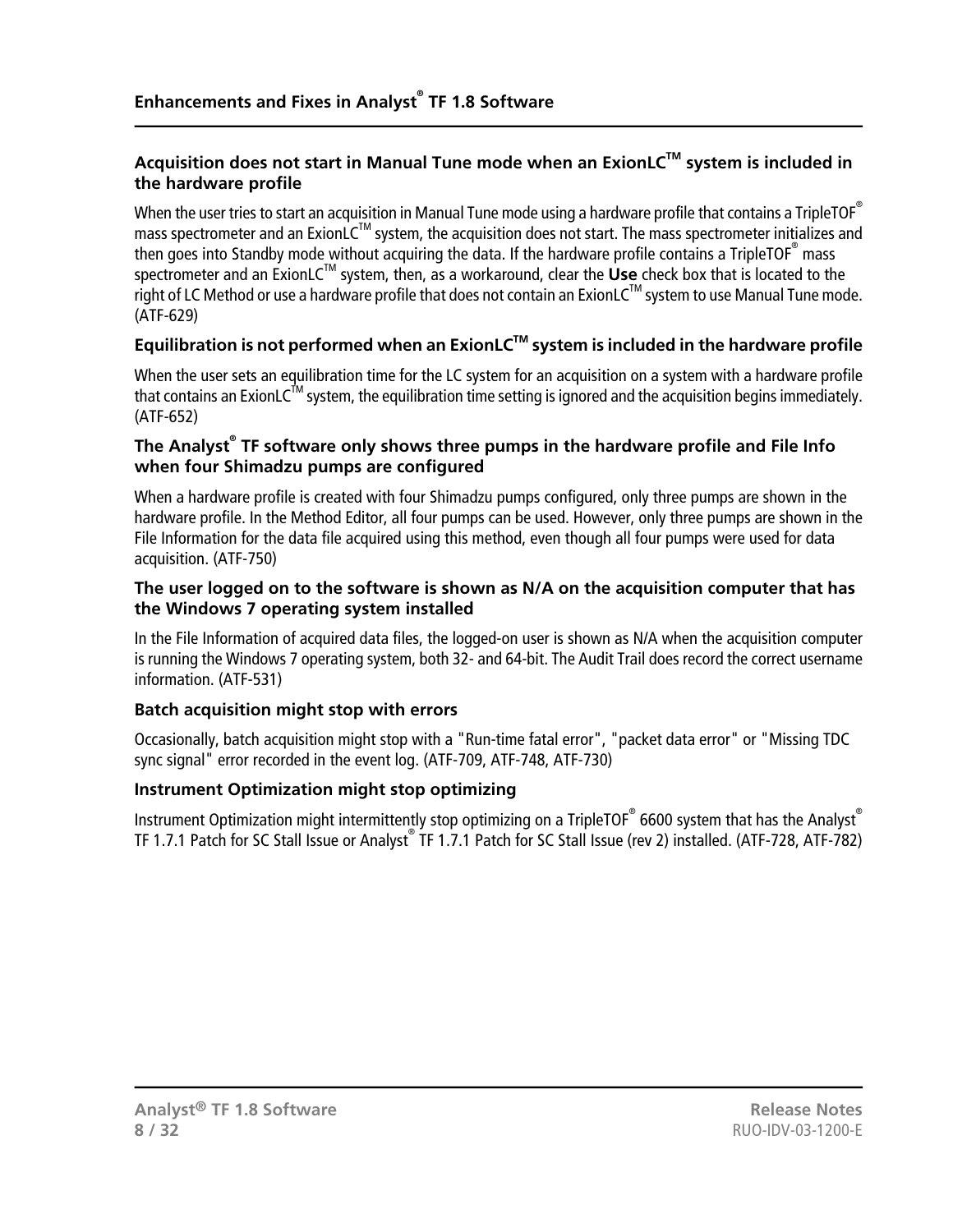<span id="page-8-0"></span>The following is a list of known issues, limitations, and important notes on using the software. There might be other issues or limitations with the Analyst® TF software in addition to those listed in this section. If you find additional issues, contact SCIEX at [sciex.com/request-support.](https://sciex.com/request-support)

In general, if the Analyst® TF software is not responding, then restarting the software might help. If this does not work, then restart the computer to make sure the AnalystService and device drivers restart.

Note: If the Analyst<sup>®</sup> TF software loses communication with the mass spectrometer, then reset the system controller. For more information about the resetting the system controller, refer to the *Scripts User Guide* that installs with the software. To find this guide do one of the following:

- On Windows 7 operating systems: Click **Start > All Programs > SCIEX > Analyst® TF > Software Guides**.
- <span id="page-8-1"></span>• On Windows 10 operating systems: click **Start > SCIEX > SCIEX Analyst® TF > Analyst TF Documentation**, and then double-click the Software Guides folder.

### **Guidance for Antivirus and Backup Software**

Many widely-used applications can be configured to either disable real-time protection, or ignore certain file-types (for example, rdb, wiff, and wiff.scan files). Failure to do so might result in either failed acquisitions or acquisitions that take longer to complete than expected.

<span id="page-8-2"></span>In general, the antivirus or backup software on the Analyst® TF software acquisition workstations should be configured in a manner that disables real-time scanning and archiving of files in the Analyst Data folder. For more information, refer to [CyberSecurity](#page-30-4).

### **Guidance on File Encryption**

<span id="page-8-3"></span>When using software to encrypt the contents of your hard drive, make sure that the Analyst Data folder is not encrypted. Failure to do so might result in failed acquisitions or corrupted data files.

### **Items Not Supported**

The following items are not supported in the Analyst® TF 1.8 software: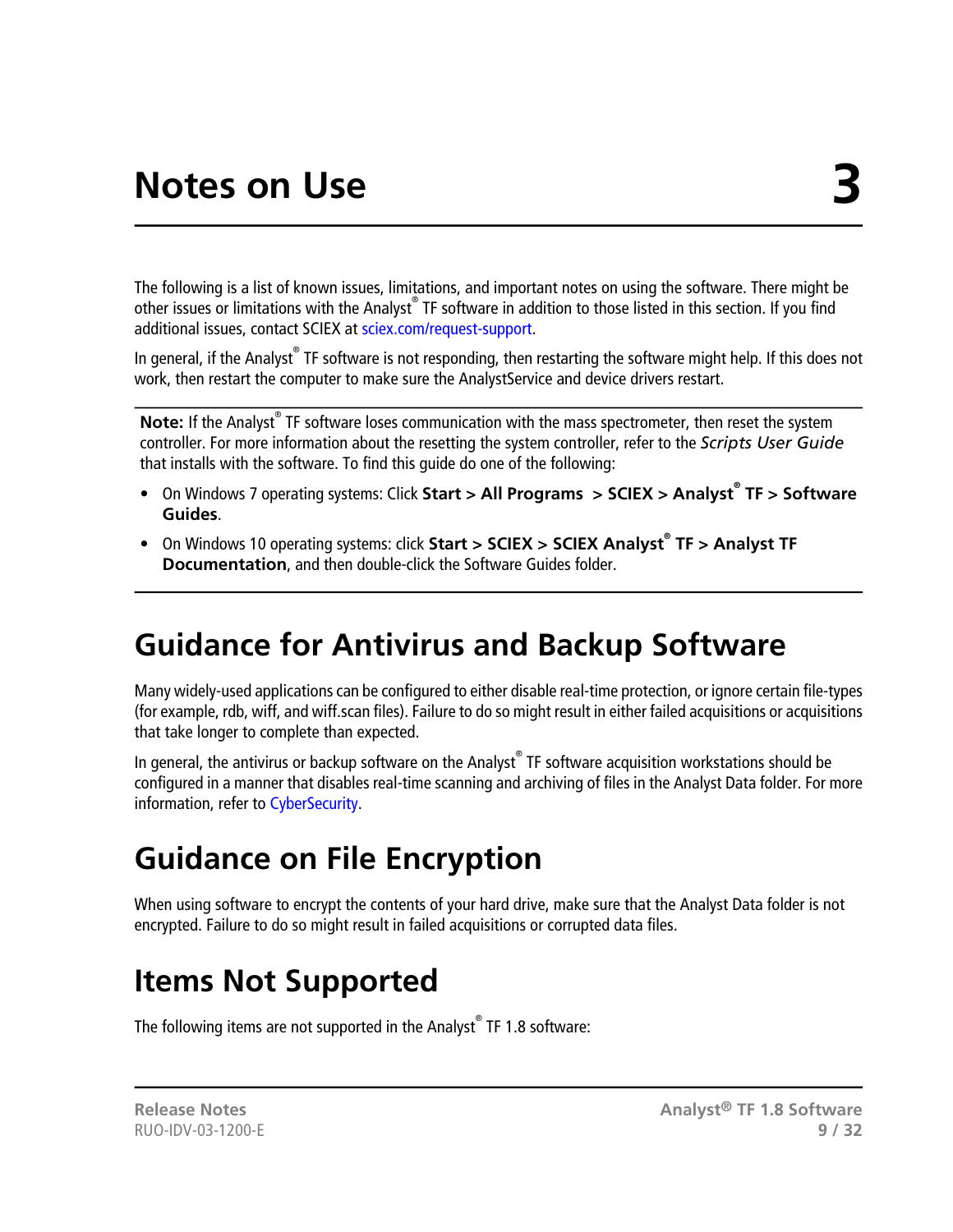- IDA Viewer.
- Network Data Acquisition. Do not acquire data over the network as it may have an impact on system performance as well as disk space on the network.

### <span id="page-9-0"></span>**Notes on Use**

#### **CAUTION: Potential Loss of Data. Do not install any patches developed for earlier versions of the Analyst® TF software.**

#### **Do not modify the computer date and time after Analyst® TF 1.8 software is installed**

Make sure that the computer date and time is correct on the computer before installing the Analyst® TF software. After the Analyst® TF 1.8 software is installed and the electronic license has been activated, manually modifying the date and time might invalidate the license and cause users to be unable to log on to the Analyst® TF software.

#### **Configuration Table Versions**

If a TripleTOF® 6600 mass spectrometer has the Analyst® TF 1.7.1 with components for NanoCell software or a higher software version such as Analyst® TF 1.8 software installed, then the NanoSpray® interface is not supported if the mass spectrometer also uses the configuration table D2988320.fw or higher (for example, D2988321.fw). The configuration table D2988320.fw or higher versions are only used when the OptiFlow<sup>TM</sup> interface is installed on the mass spectrometer.

#### **The Interface Heater Temperature (IHT) Access Range in the Detail Parameter Settings dialog must be manually updated after the configuration table for the TripleTOF® 6600 system is upgraded**

After the configuration table is upgraded from version 00 ( D2988300) to version 20 (D2988320) or higher (D2988321) for the TripleTOF<sup>®</sup> 6600 system, the user must manually change the Access Range maximum value in the Detail Parameter Settings dialog for the IHT parameter in the Parameter Settings Editor to take advantage of the higher IHT range (0 to 300) enabled for the NanoSpray® ion source with the OptiFlow™ interface installed. Updating the parameter is only required for Analyst® TF software upgrades and not for new installations. (ATF-623)

#### **The maximum value for the IHT Access Range in the Parameter Settings Editor does not update after the user switches from a non-NanoSpray® ion source to a NanoSpray® ion source with the OptiFlowTM interface installed**

If the user changes the maximum value for the IHT Access Range in the Detail Parameter Settings dialog for IHT in the Parameter Settings Editor to the higher range value enabled for the NanoSpray® ion source installed on the OptiFlow<sup>™</sup> interface, removes the NanoSpray® ion source and the nano cell heater, and then installs a regular flow ion source (either with or without SelexION® Technology installed), then the maximum value for the Access Range automatically decreases to 250. However, when the user installs the nano cell heater and the NanoSpray<sup>®</sup> ion source again, the maximum value for the IHT Access Range does not automatically increase to 300. The user must manually change the maximum value for the IHT Access Range to 300 for every scan type. (ATF-666)

#### **IDA Acquisition Method**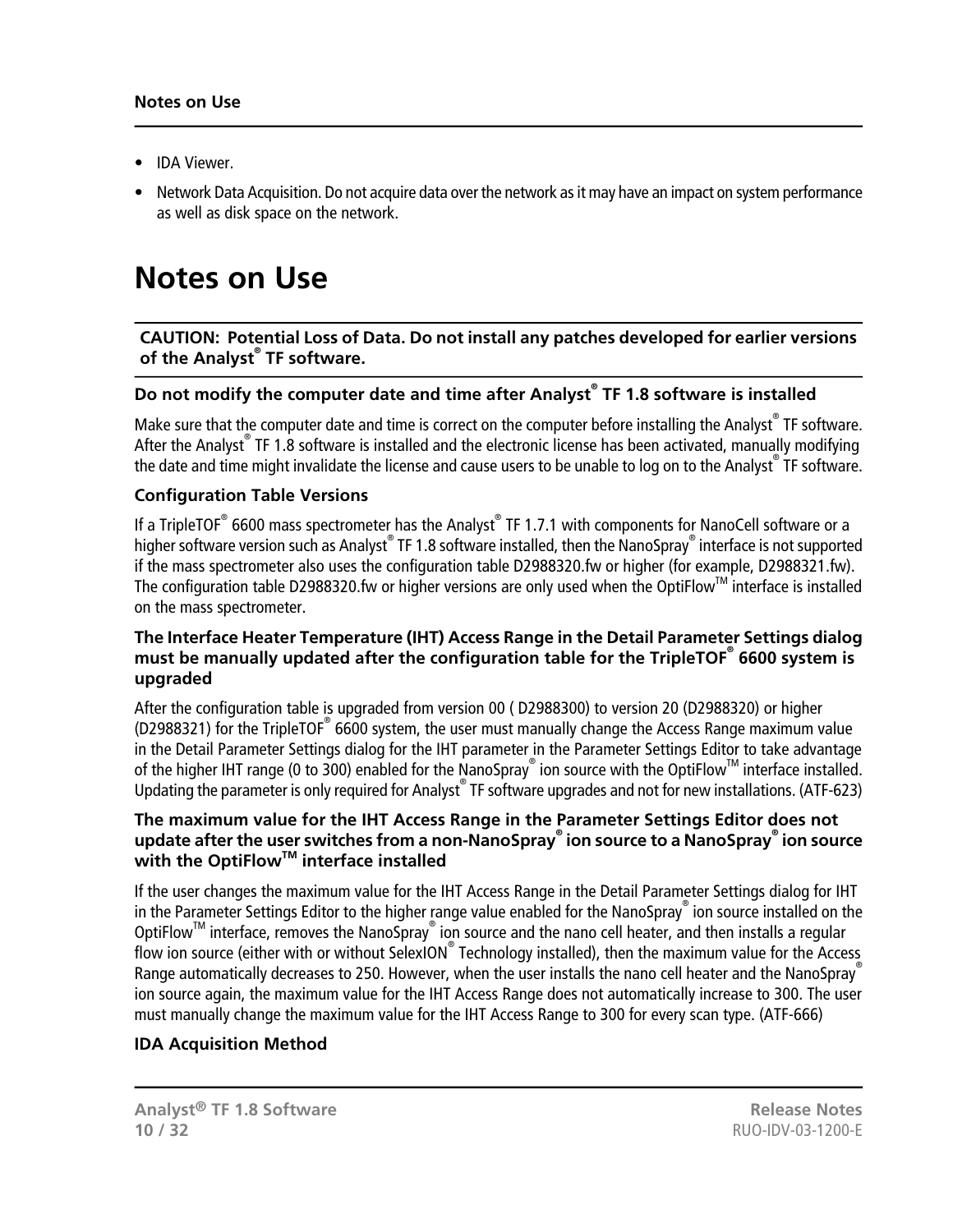For Analyst® TF software versions 1.7 and higher, when the **Intensity** in the **Include/Exclude** tab in an IDA acquisition method is set to 0, then the IDA-Scheduled MRM<sup>™</sup> algorithm (IDA-sMRM) mode is triggered. For more information, refer to the *Information Dependent Acquisition Tutorial* installed with the software.

#### **Make Subset File**

The Make Subset File script is no longer supported and it is not available in the latest software package (DVD or through web download) for the Analyst® TF software version 1.8 or higher.

#### **Wait Time for ExionLCTM systems**

If an ExionLCTM system has the **Wait Time** set to *x*, where *x* does not equal 0, on the device and has the **Wait for temperature equilibration before run** check box selected in the acquisition method, then the acquisition does not start until the column oven has reached the set temperature and then has waited for *x* minutes. However, the acquisition starts immediately without waiting for the column oven to reach the set temperature if *x* is set to 0. This is by design. Make sure that the system is equilibrated before starting a batch.

#### **Documentation Changes**

The Analyst<sup>®</sup> TF 1.7.1 or higher software does not include hardware guides, ion source guides, safety guides, site planning guides, system user guides or the *SelexION® Technology User Guide*. Safety information is now part of the system user guides. The hardware guides, system user guides, and *SelexION® Technology User Guide* are available on the *TripleTOF® Systems Hardware Documentation DVD*. Ion source guides are now delivered with the ion sources, and the site planning guides are available on the SCIEX website, [sciex.com.](https://sciex.com)

#### **Injection volume does not apply to some LC devices**

The injection volume in the Sample and Calibration tabs in the Batch Editor might not apply to some LC devices that are controlled by AAO drivers. For example, the field does not apply to some of the Eksigent systems. In these cases, the injection volume is always taken from the LC method.

#### **Instrument Optimization**

Make sure that a printer is configured before running Instrument Optimization.

#### **Manual Tuning**

If polarity is changed during manual tuning, wait approximately two minutes for the mass accuracy to stabilize.

#### **Data Acquisition**

During data acquisition, do not run other applications, including other SCIEX applications such as the MultiQuant<sup>TM</sup> software, as this might slow acquisition.

#### **Polarity switching**

The manufacturer does not recommend that users create methods with multiple periods that include a polarity switch between experiments. Users should create a new set in the batch when the acquisition method is the opposite polarity of the method that is in the current set.

#### **Autocalibration using multiple methods in a single set is not supported**

To avoid any issues with autocalibration, create multiple sets, making sure that only one method is used in each set.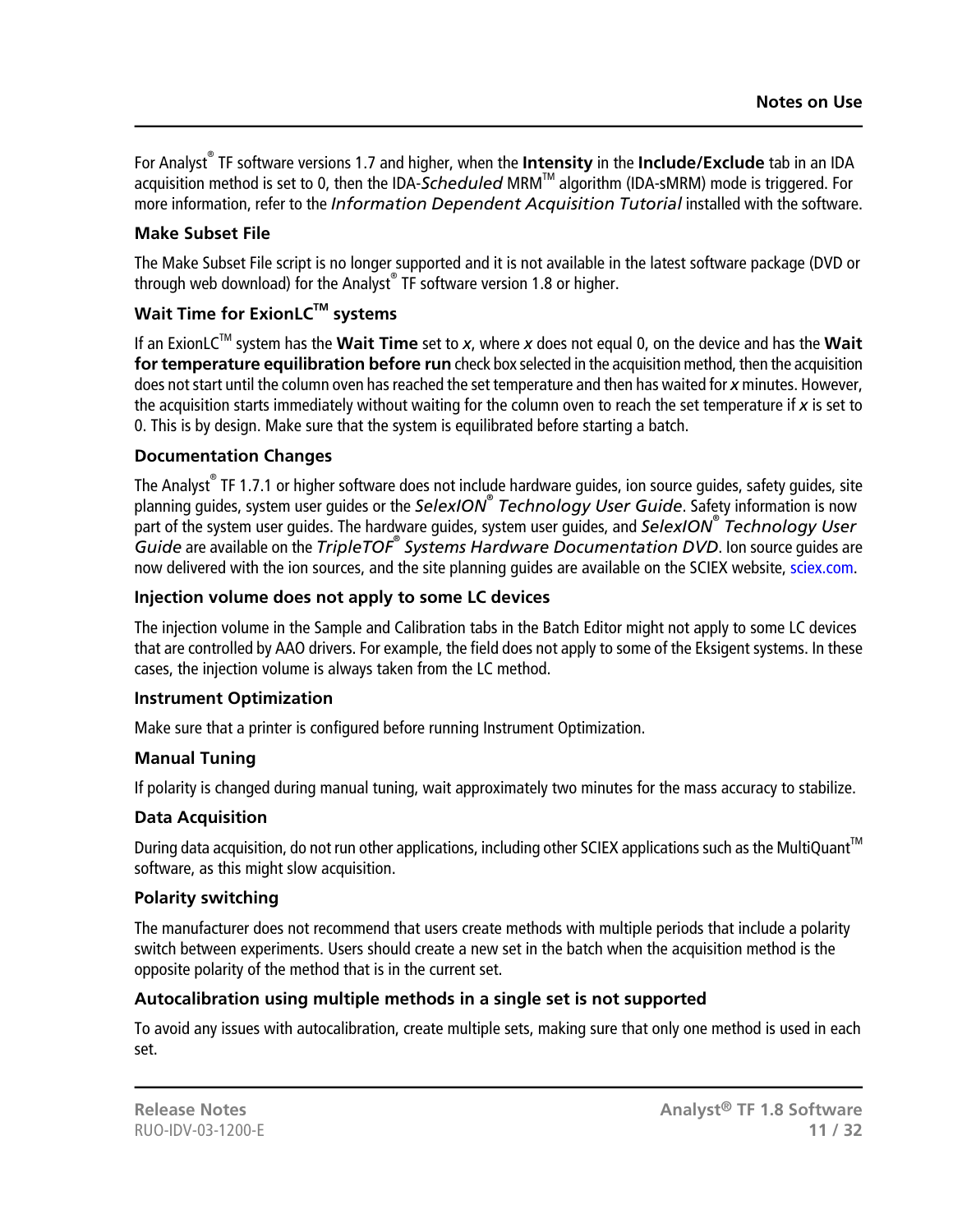#### **Users are unable to save or submit batches with long file paths**

Acquisition batches cannot be saved or submitted if the project path is greater than 126 characters. When the user attempts to submit a file with a file path that is too long, the following error message is shown: "Failed to set Header data." When the user attempts to save the file, the following error message is shown: "Failed to save BatchName."

#### **Peripheral Devices**

If a device is restarted, then restart the computer to make sure that the communication is restored correctly. If communication with the integrated syringe pump is lost, then reset the syringe pump using the syringe pump Reset button on the front panel of the instrument.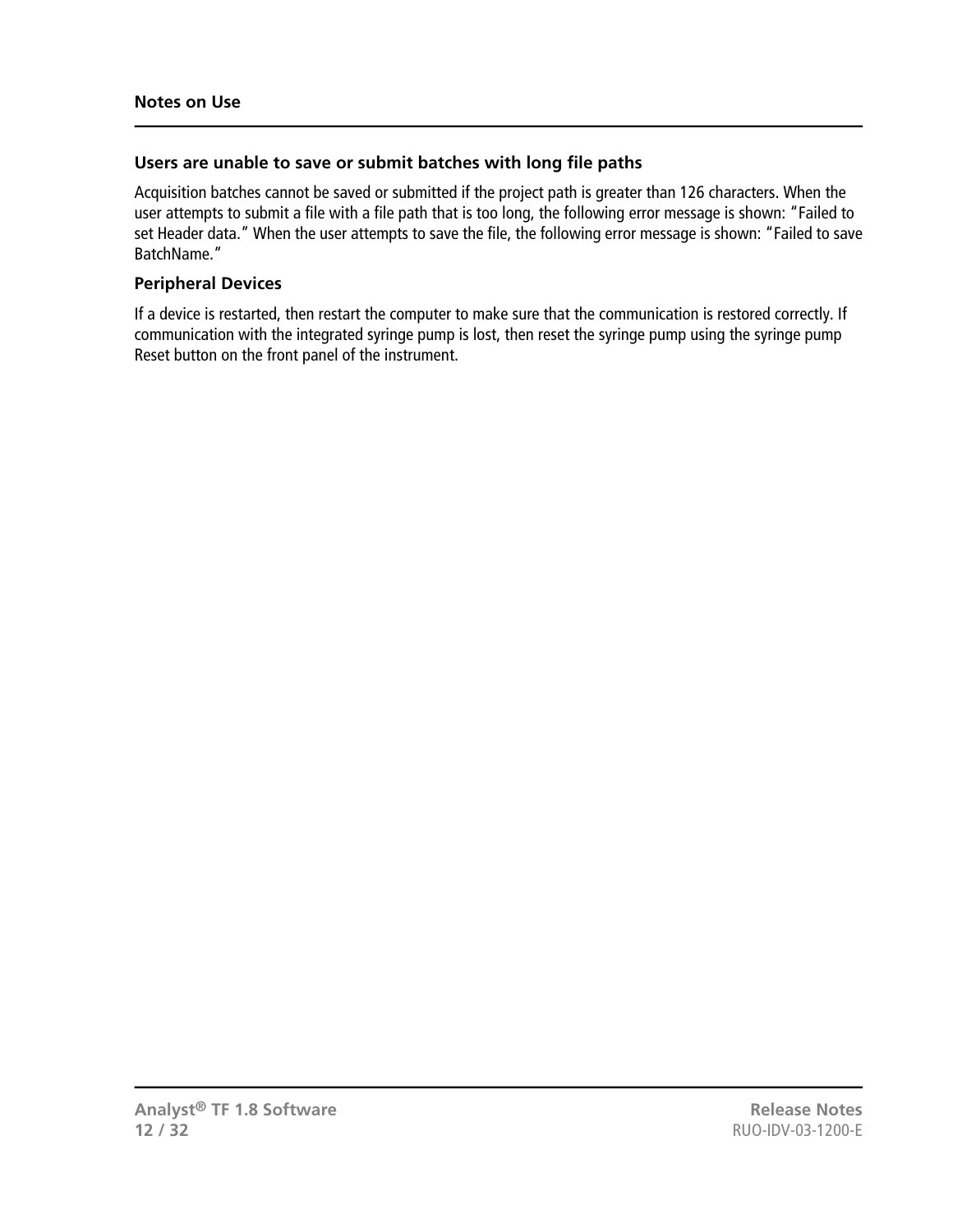### <span id="page-12-1"></span><span id="page-12-0"></span>**General Issues**

#### **GS1 and GS2 changes are not captured in the File Information the first time the temperature is changed**

When a change is made to the source temperature (TEM) that results in a change to the Gas 1 (GS1) or Gas 2 (GS2) ranges, the current values of the GS1 or GS2 parameters are sent to the mass spectrometer and shown in the software interface. However, the File Information is not updated with this change. The File Information is updated the next time that a change is made to the TEM, GS1, or GS2 values. (ATF-663)

#### **Access to Hardware Configuration mode is restricted for a customized role without Tune-related permissions**

In the Analyst® TF software, access to the Hardware Configuration mode is not granted to a customized role unless one of the Tune operations is also allowed in Security Configuration. (ATF-772)

#### **The user is unable to direct control ab ExionLCTM system after clearing the Missing Vial error**

If a Missing Vial error occurs when the ExionLC<sup>TM</sup> system is being used, the user cannot control the LC modules from the LC detailed status after the Missing Vial error is cleared. The LC remains in Wait status. However, the pumps and column oven do turn off when the user sets the mass spectrometer to Standby in the Analyst® TF software or when the Idle time passes. (ATF-737)

#### **A character limit prevents users with a long password from unlocking a locked session**

If a user uses a password that is equal to or greater than 14 characters on a Windows 10 operating system or 18 characters on a Windows 7 operating system, then the user is unable to unlock or log off from a locked session in Analyst Mixed mode. If this issue occurs, then change the user password in Windows to one that is shorter than this Analyst® TF software limit and then unlock the locked session. (ATF-778)

#### **The Remote Instrument feature does not work**

Remote Viewers can be set up in Analyst Security Configuration, but the user cannot verify the status for the Remote Instrument because the software cannot connect to the system. To avoid issues, use the Remote Desktop feature from Windows instead or use the StatusScope® Remote Monitoring Service, if it was purchased.

#### **The IRD and IRW coefficients in a saved method are not updated after Instrument Optimization for Enhanced Ion is performed**

This issue occurs if the coefficients have been changed after Instrument Optimization was performed. If the final values for the IRD and IRW coefficients are different from the original values after Instrument Optimization for Enhanced Ion is performed, then the IRD and IRW values for a specific enhanced ion in a new acquisition method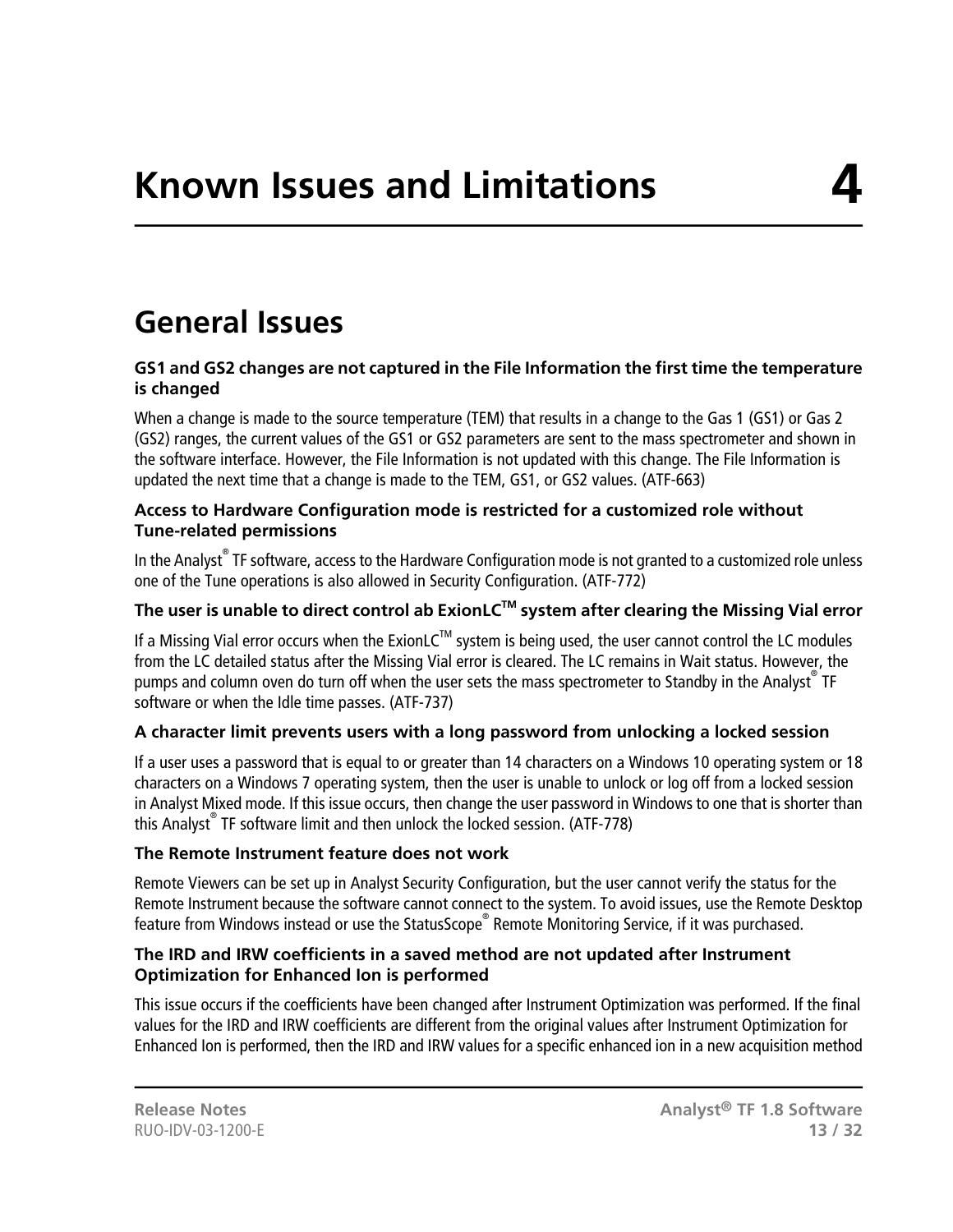will be different from the ones in the same acquisition method that was created before the Instrument Optimization for Enhanced Ion was performed. The IRD and IRW values in a saved method with ions enhanced are not automatically updated. To obtain updated values, open a method saved before performing Enhanced Ion Instrument Optimization, clear and select the **Enhance** checkbox for each experiment with an enhanced ion, and then save the method again. (ATF-667)

#### **Acquisition might stop due to a "TDC collector ran out of buffers" error**

Occasionally, SWATH<sup>®</sup> acquisition on the TripleTOF<sup>®</sup> 6600 system might stop with the following error: "TDC Collector ran out of buffers." Should this issue occur, contact [sciex.com/request-support](https://sciex.com/request-support). (ATF-740)

#### **The current Parameter Settings file might not match the Factory Settings file for the TripleTOF® 5600/5600+ Systems without the SelexION® Technology after upgrading to Analyst® TF 1.8 software**

For TripleTOF $^\circ$ 5600/5600+ systems without the SelexION $^\circ$  Technology, if the user selected to overwrite the API Instrument during the Analyst® TF 1.8 software upgrade, then the user might see the following message after opening Instrument Optimization: "The software was unable to read the Parameter Settings file. The Factory Settings file may be missing or there may be a discrepancy between the Factory Settings file and the current Parameter Settings file. Contact your Field Service Employee for further assistance." However, this does not prevent the user from continuing to the next step. To avoid this issue, activate a different model of instrument in simulation mode (such as the TripleTOF® 6600 system), and then activate the TripleTOF® 5600 or 5600+ system again. (ATF-831)

#### **Missing TDC Sync Signal error occurs on aborted acquisitions**

When more than one model of TripleTOF $^\circ$  instrument (for example, 4600 and 5600+) has been attached at different times to the same acquisition computer, acquisitions on that computer might occasionally fail with a TDC Sync Signal error logged to the Event Log. If this occurs, uninstall the TDC driver, restart the computer, and then install the driver by following the instructions in the *Software Installation Guide*. (ATF-537)

#### **When data is being reacquired on an acquisition computer with the Windows 7 operating system, the Instrument audit trail records N/A for the User Name**

When samples in the batch queue on a Windows 7 system (both 32- and 64-bit) are being reacquired, the instrument audit trail event for reacquiring will show N/A for the User Name. It is recommended that users do not use the Reacquire option if the instrument audit trail history is required.

**Note:** The Projects audit trail does record the correct User Name. (ATF-530)

#### **Calibration data for the Product ion High Resolution experiment is missing from the LC Autocalibration report for a TripleTOF® 6600 system when three experiments are used for the LC Autocalibration Method**

When LC Autocalibration is performed on a TripleTOF® 6600 system using a method with TOF MS, Product Ion High Resolution, and Product Ion High Sensitivity scan types, the autocalibration report does not show the calibration data for the Product Ion High Resolution scan. If an LC autocalibration report for the Product Ion High Resolution scan type is required, then do not use an LC Autocalibration Method with three experiments. (ATF-444)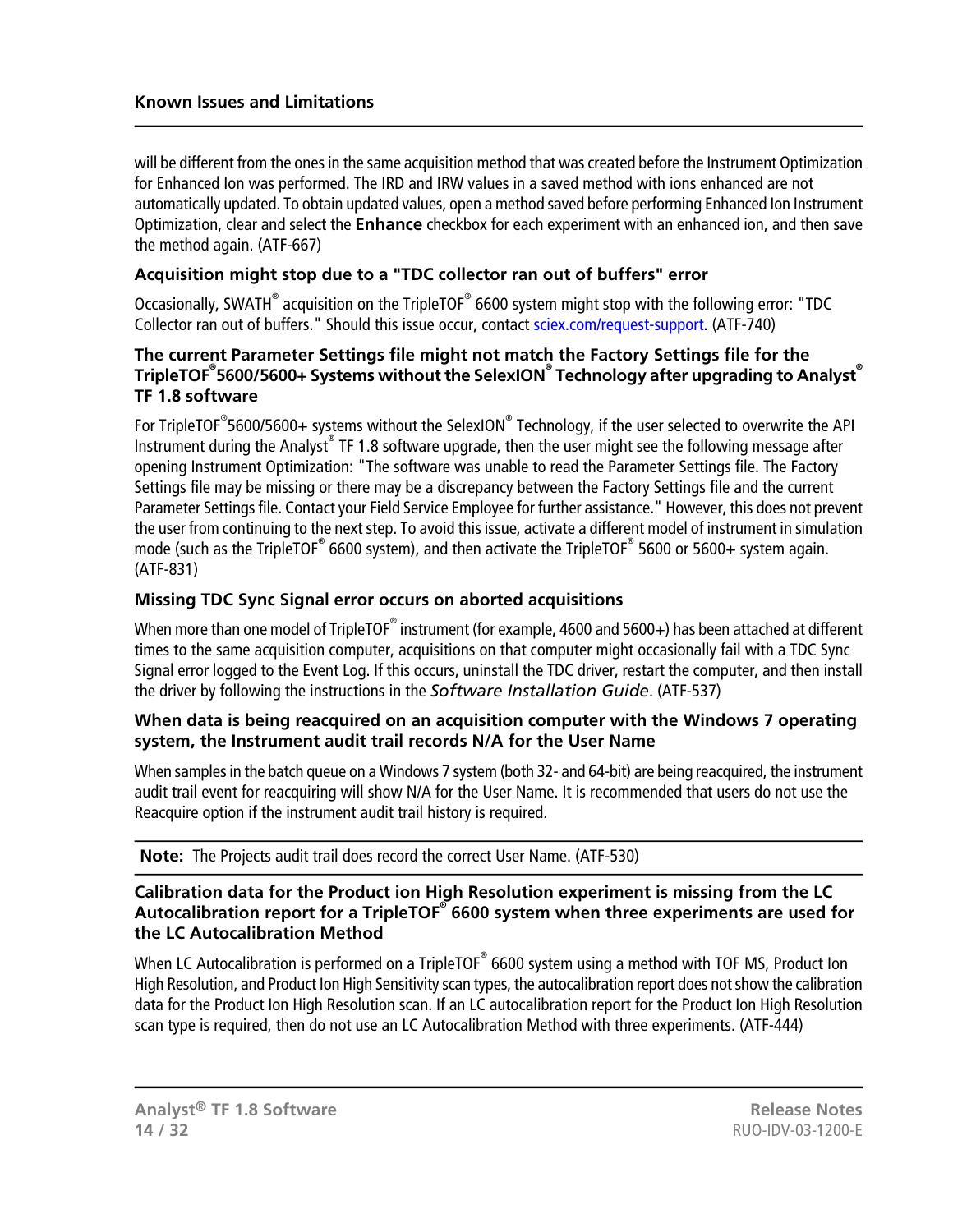#### **Q1 resolution tuning for a TripleTOF® 4600 system does not pick the optimized offset values during tuning**

After the Q1 resolution tuning for a TripleTOF® 4600 mass spectrometer is completed, the original and optimized offset values are not reported for each mass. The Q1 resolution offsets can be manually tuned. (ATF-476)

#### **The Threshold field in the Display Meter does not work on the TripleTOF® 6600 system**

When the **Threshold** value in the Display Meter is not met, the bars for the four channels should turn red. The bars stay green. (ATF-342)

#### **C++ errors are seen when the Analyst® TF client stops responding**

Occasionally, the Analyst® TF client might stop responding or disappear during acquisition. Acquisition continues uninterrupted in the background, and the Analyst® TF client can be restarted without affecting the acquisition. (ATF-144)

#### **Synchronization mode is always set to LC Sync in methods created with the Method Wizard**

When an LC method with a **Synchronization Mode** other than **LC Sync** is used to create an acquisition method in the Method Wizard, the Synchronization Mode is always set to **LC Sync**. To change the **Synchronization Mode**, open the acquisition method in the Acquisition Method Editor and then update the **Synchronization Mode** to the correct value. (ATF-207)

#### **The Method Wizard shows a No MS device error message when a new hardware profile is created but not activated**

The Method Wizard shows the template methods for the last created hardware profile even if it is not the active one. When a template method is selected from the displayed list, the Method Wizard generates a No MS device error message and stops working. (ATF-219)

#### **An Edgeport device used in the USB 3.0 port of a computer with Microsoft Windows 7 (32-bit) OS causes the computer to stop responding and to show the blue screen**

When the 4-Port USB-Edgeport device (Part Number: 1008592) is used in a USB 3.0 Port of a computer with Microsoft Windows 7 (32-bit) OS, the computer stops responding. A blue screen (BSOD) is shown. Do not use the Edgeport device with a USB 3.0 Port. (ATF-61)

#### **The user is not prevented from submitting the batch if the Disk Space Threshold is not achieved**

In the Configure mode, under **Tools > Settings > Queue Options**, the **Disk Space Threshold** option is available. If the **Disk Space Threshold** value is not met on the hard drive or the partition containing the Analyst Data folder, then users should be stopped from submitting a batch. However, users are still allowed to submit batches. (ATF-265)

#### **When IDA data from the TripleTOF® 5600 system is processed with the LipidViewTM software, no lipids are identified in MS/MS data if the mass spectrometer is not the first device in the hardware profile**

The LipidView™ 1.2 software and the LipidView<sup>™</sup> 1.3 Beta software might be unable to process IDA data acquired with the TripleTOF® 5600 system, because the lipids are not identified in the MS/MS data. To process the data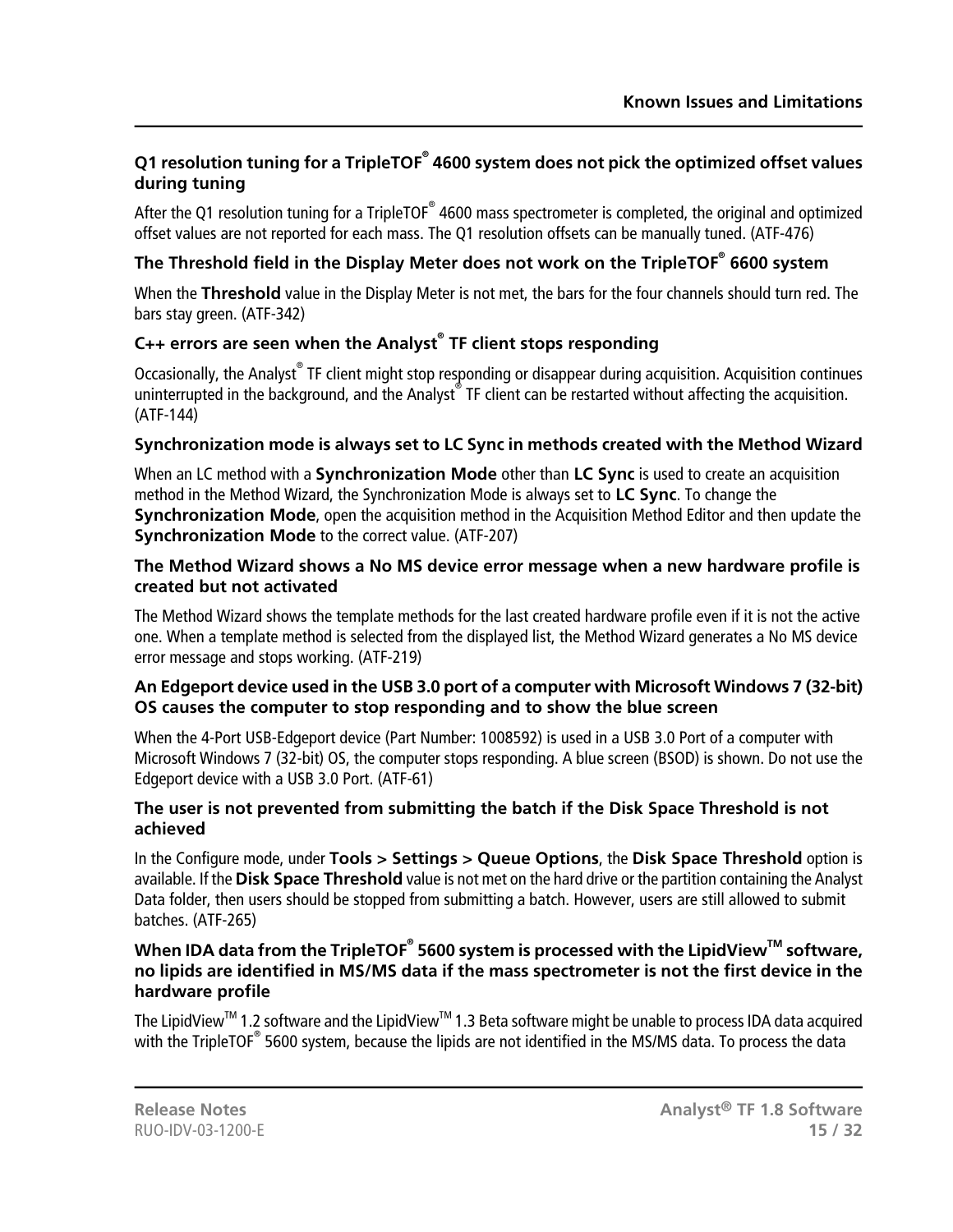with the LipidView<sup>TM</sup> software, make sure that when the hardware profile is created, the mass spectrometer is added as the first device in the hardware profile. (ATF-300)

#### **CDS autocalibration fails when the Waters Acquity LC system is being used**

If calibration runs occur during acquisition, then communication with the instrument can be lost. If communication is lost, then reset the instrument and LC system. To avoid this issue, make sure that the Waters Acquity LC system uses the alternate network address (172.XXX.X.X) instead of the primary network address (192.XXX.X.X). (ST30542)

#### **Installing the software on top of an existing data folder can take longer than expected**

When installing the software on top of an existing Analyst Data Folder, back up and then delete the contents of the <drive>:\Analyst Data\Projects\API Instrument\Data folder and the API Instrument\Tuning Cache\ folder. The installer software creates a backup of the API Instrument project folder during installation. Large amounts of data in the API Instrument project folder might cause the software installation to take longer than expected. To prevent the Temp folder from becoming too large, clean out the API Instrument folder (specifically the \Tuning Cache folder) first. (ST 24833)

# <span id="page-15-0"></span>**SelexION® Technology**

#### **DT (DMS Temperature) changes require 30 minutes for system equilibration**

Currently, the help text in the Method Wizard window suggests that users allow the system to equilibrate for 10 to 15 minutes after changing the DT parameter. This guidance is incorrect. Users should allow the system to equilibrate for 30 minutes to generate optimal data after making a DT change. This guidance applies to both the TripleTOF® 5600+ and 6600/6600+ systems. (ATF-524)

#### **A low signal warning is shown during Instrument Optimization with the SelexION® Technology installed**

Running Instrument Optimization with the SelexION $^\circ$  technology installed on the instrument might produce a low signal warning during the parameter tuning algorithms. This issue might be more evident in negative mode. If the signal is too low for Instrument Optimization to complete, deactivate the hardware profile, remove the SelexION® Technology, and then run Instrument Optimization again. Refer to the "Remove the SelexION Device" section in the *SelexION® Technology User Guide*. (ATF-191)

#### **Automatic Mass Calibration using CDS with the SelexION® Technology**

<span id="page-15-1"></span>With the SelexION $^\circ$  technology installed on the mass spectrometer, the manufacturer recommends configuring the CDS system to run both the calibrant and sample analysis through the TurboIonSpray® probe. The recommended calibrants are the ESI calibration solutions. This workflow should result in optimal mass accuracy.

## **Software User Interface (UI)**

**THe Help window stays in focus once opened**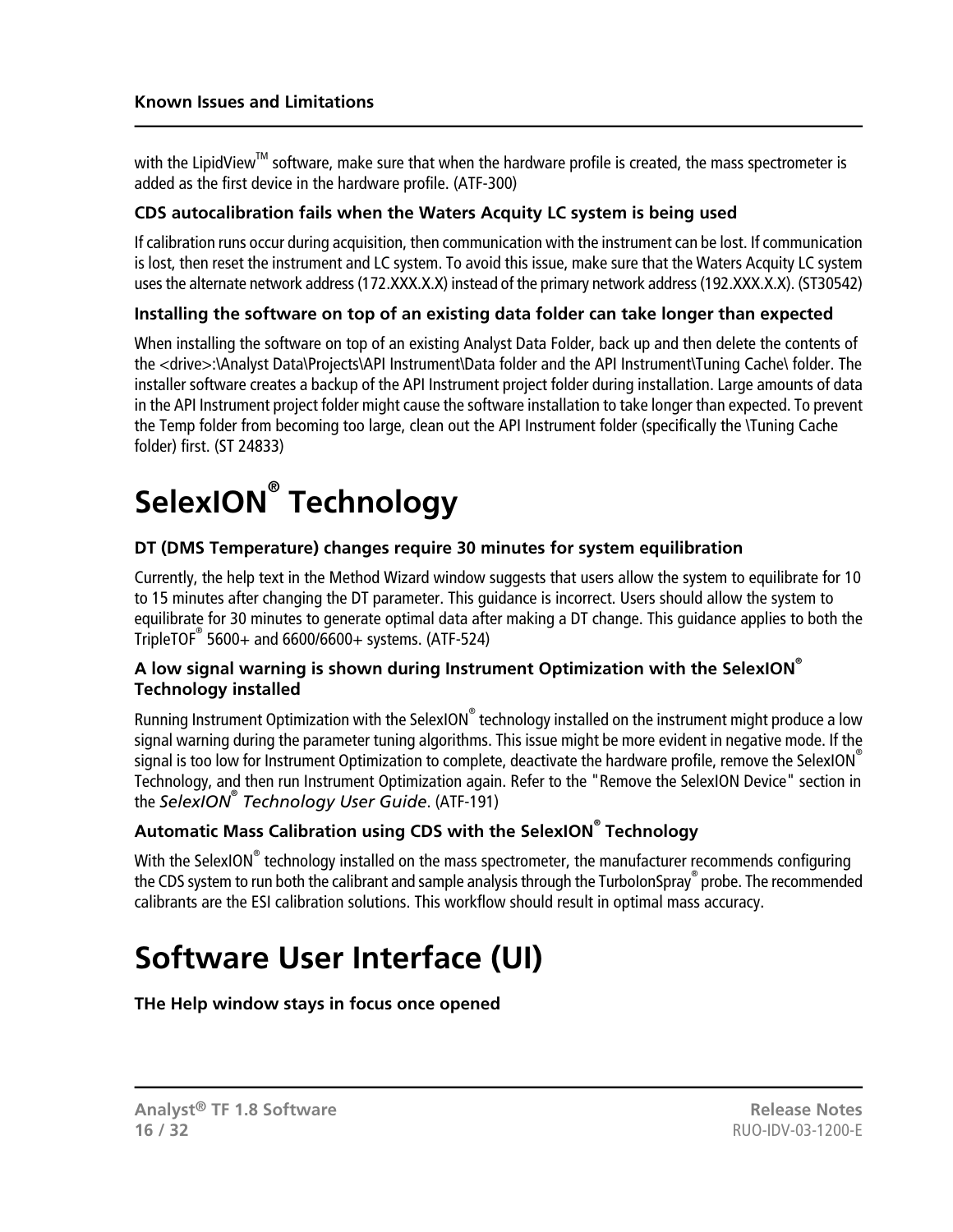If users open the Help window, it stays in focus on top of the Analyst® TF software user interface, unless manually minimized or closed. (ATF-512)

#### **The Analyst® TF software user interface might not reflect the instrument status**

If certain Source Temperature (TEM) values are used, then the Gas 1 and Gas 2 parameters have minimum limits that must be set. The allowable ranges of Gas 1 and Gas 2 based on the TEM value for different types of ion sources are shown in [Table 4-1](#page-16-0) and [Table 4-2.](#page-16-1) (ATF-485)

<span id="page-16-0"></span>**Note:** This issue does not affect the NanoSpray® ion source.

#### **Table 4-1 For Turbo VTM , DuoSprayTM , IonDriveTM Turbo V, and PhotoSpray® Ion Sources**

| <b>Source Temperature (TEM)</b> | <b>Allowable Range of Gas 1</b><br>(GS1) Parameter | Allowable Range of Gas 2 (GS2)<br>Parameter |
|---------------------------------|----------------------------------------------------|---------------------------------------------|
|                                 | 0 to 90                                            | N/A                                         |
| $> 0$ and $< 650$               | 0 to 90                                            | N/A                                         |
| >650                            | 50 to 90                                           | N/A                                         |
| $0 - 100$                       | N/A                                                | 0 to 90                                     |
| >100                            | N/A                                                | 15 to 90                                    |

#### <span id="page-16-1"></span>**Table 4-2 For APCI Probe on IonDriveTM Turbo V and Turbo VTM Ion Sources**

| <b>Source Temperature (TEM)</b> | <b>Allowable Range of Gas 1</b><br>(GS1) Parameter | <b>Allowable Range of Gas 2 (GS2)</b><br><b>Parameter</b> |
|---------------------------------|----------------------------------------------------|-----------------------------------------------------------|
|                                 | 0 to 90                                            | N/A                                                       |
| $> 0$ and $< 650$               | 10 to 90                                           | N/A                                                       |
| >650                            | 50 to 90                                           | N/A                                                       |
| $0 - 100$                       | N/A                                                | 0 to 90                                                   |
| >100                            | N/A                                                | 20                                                        |

The GS2 parameter is not available for use with the atmospheric pressure chemical ionization (APCI) probe on the IonDrive<sup>TM</sup> Turbo V or Turbo V<sup>TM</sup> ion source. The parameter is fixed at 20.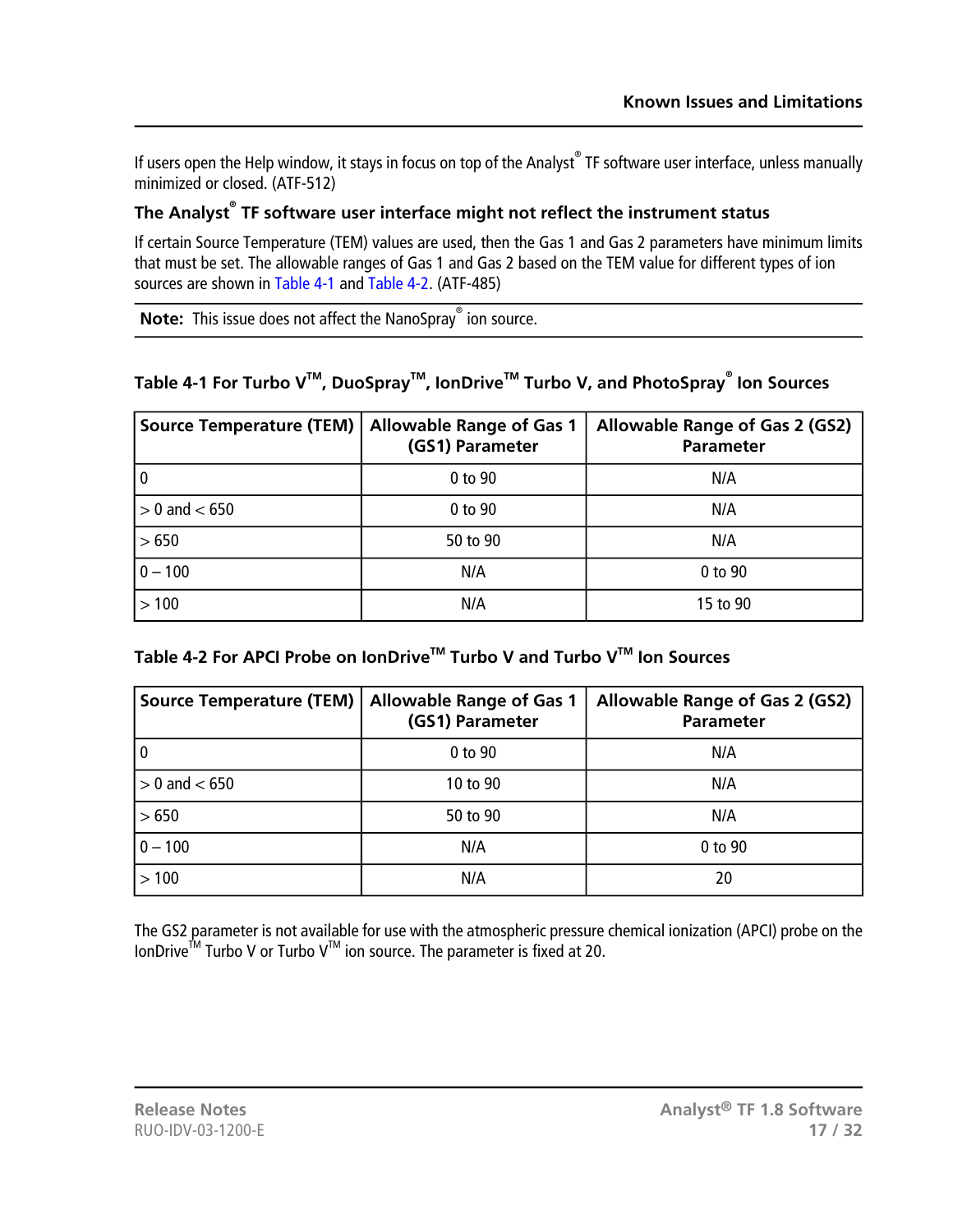## <span id="page-17-0"></span>**Information Dependent Acquisition (IDA)**

#### **Not all of the ions imported or added in the Exclusion list or Inclusion list of an IDA Method created in the Method Wizard are shown when the saved method is opened in the Acquisition Method Editor**

If more than 100 ions are imported or added in the Exclusion list or Inclusion list in an IDA method created in the Method Wizard, then only the first 100 ions are shown when the saved IDA method is opened in the Acquisition Method Editor. However, when data is acquired using this IDA method, all the imported or added ions are acquired properly and shown in the File Information. (ATF-428)

#### **Ions in the Include List are never triggered outside of the defined retention time windows in IDA-sMRM Methods**

Ions in the **Include List** can only be triggered in the retention time windows defined in the **Include/Exclude** tab in an IDA-sMRM method, even if the ions meet the IDA criteria when they elute outside of the defined retention time windows. Setting the Intensity in the **Include List** to 0 will trigger the IDA-sMRM mode. If certain ions are intended to be triggered outside the defined retention time windows, then remove these ions from the **Include List** or turn off the IDA-sMRM mode by changing the Intensity in the **Include List** to a value greater than 0. (ATF-819)

#### **A display error is shown in IDA data file when the Show Next Sample icon is used**

In IDA data files with more than one sample, when the Show Next Sample icon is used to show the TIC of the next sample in Explore mode, the TIC shown for the dependent scans becomes a blank and the time axis becomes a negative scale axis. Similarly, when the user attempts to return to the TIC of the previous sample (Sample 1), the TIC of the dependent experiments becomes blank with the time axis shown as a negative scale. For IDA data files opened in the Explore mode, open the sample to be viewed and avoid using the Next Sample icon. (ATF-323)

#### **IDA data acquired using the Mass Defect Metabolism feature in combination with Exclude Isotope window might select incorrect peaks for MSMS analysis**

IDA data acquired might show non-monoisotopic peaks selected for MSMS. To avoid this issue, set **With charge state 1** to 1 on the Switch Criteria tab of Acquisition Method Editor. This intermittent issue has also been noticed on occasion when the Neutral Loss IDA functionality is used. (ST 24975) (ATF-299)

#### **Survey scan accumulation time is reset to the default**

The survey scan accumulation time is reset to the default (250 ms) after the user creates an IDA method using the Acquisition Method Editor. To correct this issue, enter the desired accumulation time for the survey scan (TOF MS) after creating the IDA experiments. (ST 036291)

#### **The last cycle is not completed for IDA methods when the acquisition end time is reached**

In IDA methods, the last cycle is not completed if the sample end time is reached in the middle of the last cycle before the dependent method starts to execute. (ST 30175)

#### **Using the Isotopic Distribution calculator and Match Isotope IDA**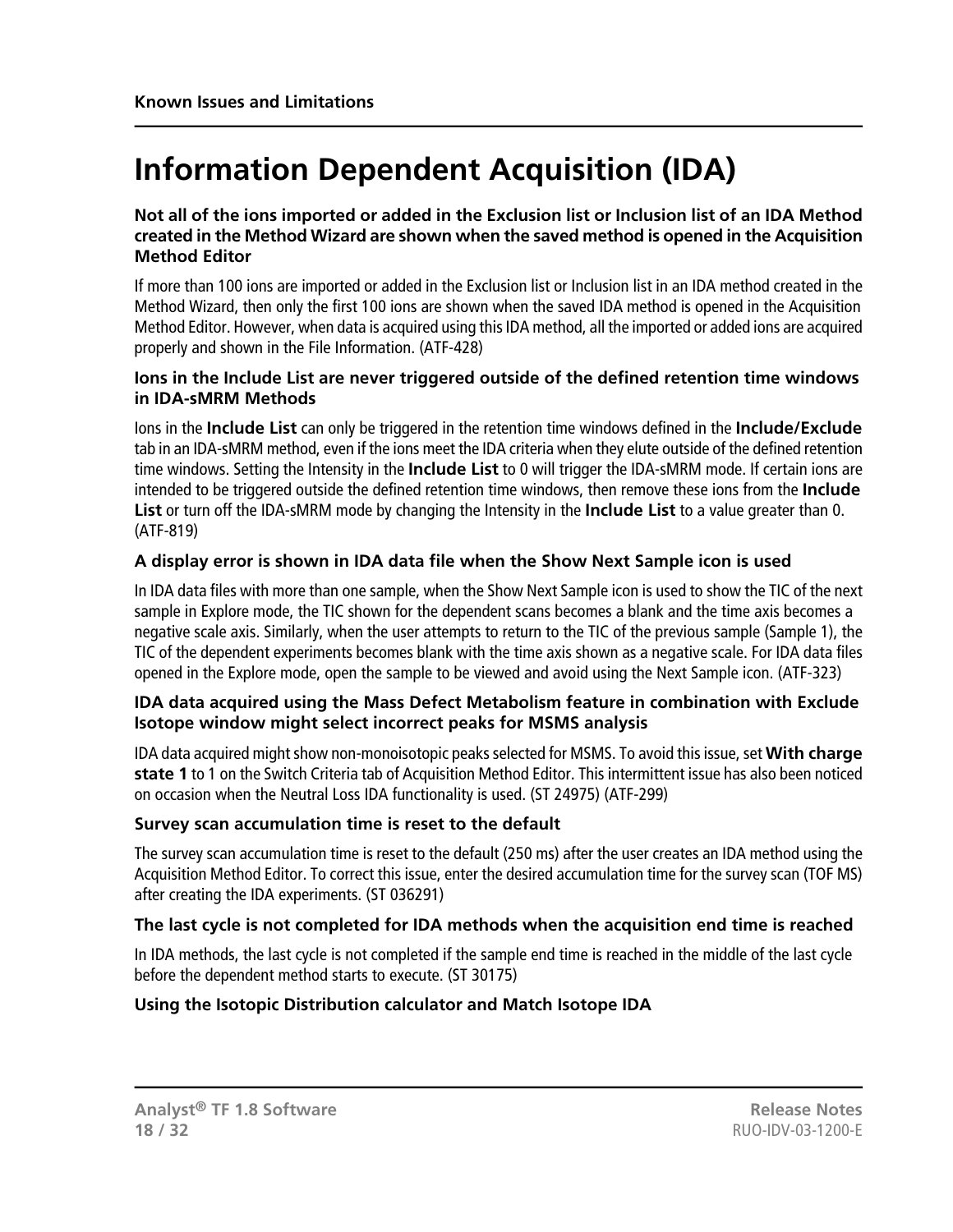During Match Isotope IDA experiments, the Isotopic Distribution calculator shows the theoretical isotope distribution values (for example, 0, 0.0001) for intensities, which makes it more difficult to trigger in the pattern because the low abundance isotopes is not typically observed. To avoid this, remove any rows from the table with low abundance (smaller than 1%) that are not useful. (SCR 13827, SCR 13236)

#### **The IDA Mass Difference scanning algorithm only sends one ion for MSMS**

Occasionally, when IDA experiments are run with the Mass Difference filter, single ions are sent for MSMS instead of pairs of ions. The Mass Difference scanning algorithm fails to select the pair with the specified mass difference. (ST 22588)

### <span id="page-18-0"></span>**Tune and Calibrate**

#### **The user cannot change CE or CES parameter on-the-fly when the CES field is populated**

In Manual Tune, for Product Ion or Precursor Ion scan types, if the CES parameter is greater than 0, then users should not change the CE parameter during acquisition. To change the CE parameter, stop the acquisition and then change the CE parameter. Users should also not change the CES parameter during acquisition. (ST 19941)

#### **The Max. Tune Idle Time field is not used in Tune and Calibrate mode**

<span id="page-18-1"></span>The Max. Tune Idle Time field in the Queue Options dialog is not used in Tune and Calibrate mode. To make sure that the mass spectrometer goes to the Idle status, enter a time in the Max. Idle Time field in the Queue Options dialog. (ST 25189)

### **Tune and Calibrate — Instrument Optimization**

#### **The Instrument Optimization dialog remains open after the Analyst® TF software is closed**

In Mixed mode, if the Analyst® TF software is closed while the Instrument Optimization dialog is open, then the dialog remains open. If a different user logs in and attempts to perform Instrument Optimization, then the following error message is shown: "The current hardware profile does not contain a supported instrument." The Instrument Optimization dialog must be closed and then opened again to proceed. (ATF-227)

#### **If Microsoft Word is open, then Instrument Optimization might stop because an error message is generated**

Intermittently, Instrument Optimization might stop during optimization because the error, "Can't open Clipboard Error Number = 521", is generated when Microsoft Word is open. If this issue occurs, then close Microsoft Word and start Instrument Optimization again. (ATF-801)

#### **The Analyst® TF software client closes unexpectedly when the user edits a method parameter while Instrument Optimization is running**

Occasionally, the Analyst® TF software client closes unexpectedly when the user tries to edit Source/Gas or Compound parameters using the Acquisition Method Editor while Instrument Optimization is running the Detector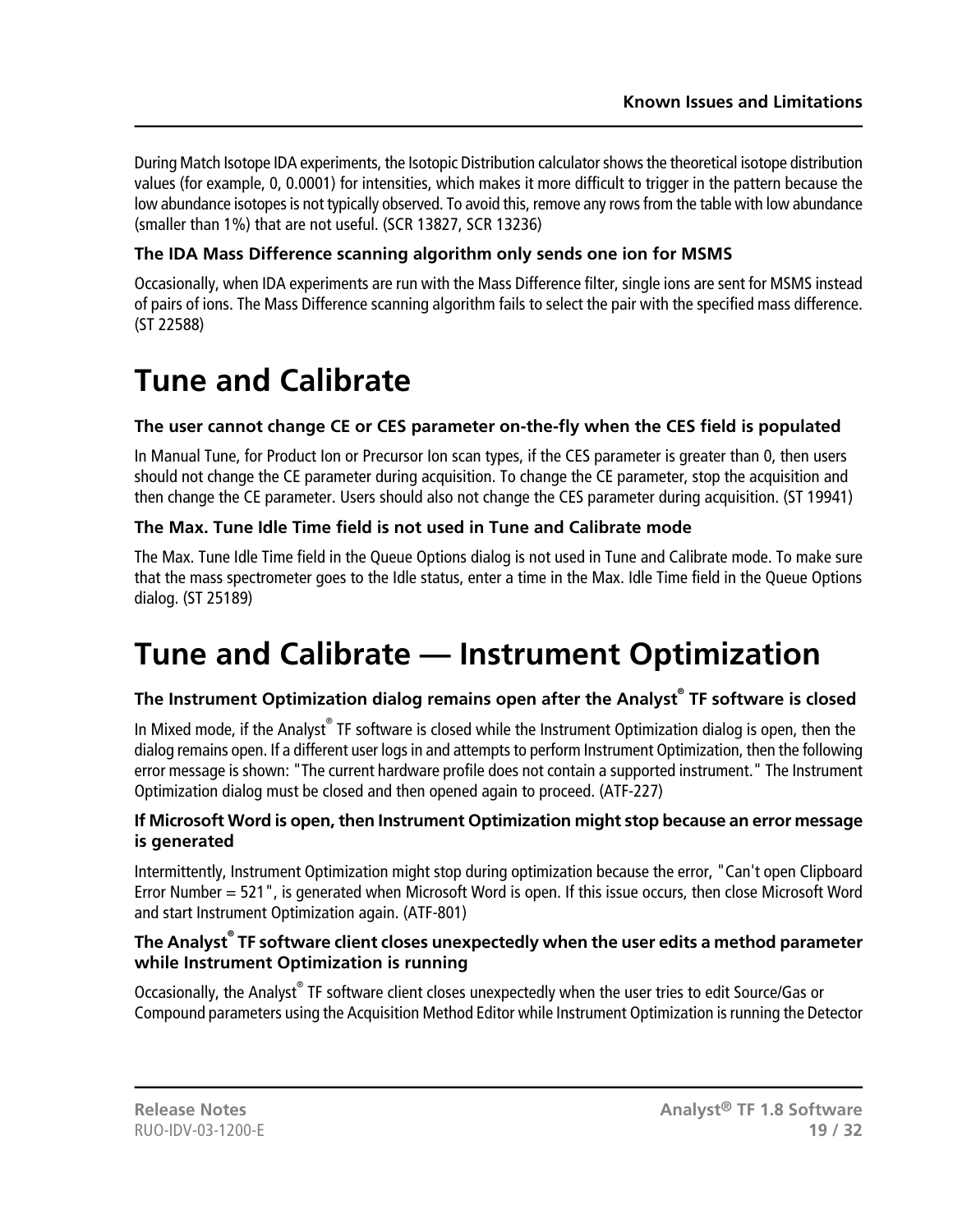optimization routine. It is recommend to avoid editing Source/Gas or Compound parameters while Instrument Optimization is performing the Detector optimization routine. (ATF-489)

#### **The Instrument Optimization Verification Routine might list the Q1 Found Mass far from the Target Mass**

Occasionally, the Q1 Found Mass is reported far from the Target Mass. This is observed more frequently on ions with *m/z* values greater than 1600. It is only an issue with the reporting of the Found Mass. To possibly avoid this issue, increase the amount of signal evaluated by Instrument Optimization by increasing the ITC value for the Q1 scan type. (ATF-496)

#### **Instrument Optimization seems to wait with a message "Is the Analyst® TF software in acquisition mode with the Queue started?" between submission of the sample to the queue and the start of acquisition**

Occasionally, during Instrument Optimization, there is a delay between the submission of a sample to the queue and the start of acquisition. Instrument Optimization continues after approximately two minutes. (ATF-488)

#### **The CDS stops during Automatic Optimization in positive mode**

In the positive mode of Automatic Optimization, when the Alignment only option is selected, the CDS stops after alignment but before verification. The CDS also stops after ADC initialization when the ADC initialization only option is selected in the positive mode of Automatic Optimization. This might affect the information presented in the Verify step but has no effect on the actual tuning of the instrument. (ATF-460)

#### **Manual Tune does not respond after Instrument Optimization is started**

<span id="page-19-0"></span>If Manual Tune is open when the user starts Instrument Optimization, and then the user clicks **Cancel** instead of saving the current tune method, Instrument Optimization starts and the Manual Tune window remains open. After the user closes Instrument Optimization, Manual Tune does not respond. Close Manual Tune and open it again to resolve the issue. (ST 23556)

### **Tune and Calibrate — Manual Tuning**

#### **GS2 is available when the APCI probe is in use**

When the APCI probe is installed in a Turbo  $V^M$  ion source, the GS2 parameter is available, but it should not be used. When using the APCI probe, set and leave the GS2 value at 0. When this ion source is in place, any value entered in the GS2 field will not be used. (SCR 14506)

#### **Display graphs might be slow to update in Manual Tuning mode**

During acquisition in Manual Tuning mode, the displayed graphs can be slow to update and the Analyst® TF 1.8 software might appear to stop responding, particularly if the user switches applications and then switches back. However, the data is collected successfully and the program updates the display when the scan stops. Updates might be slow due to very short accumulation times or high CPU usage.

#### **When Manual Tuning is performed with the NanoSpray® ion source installed, the message "Temperature not reached" appears**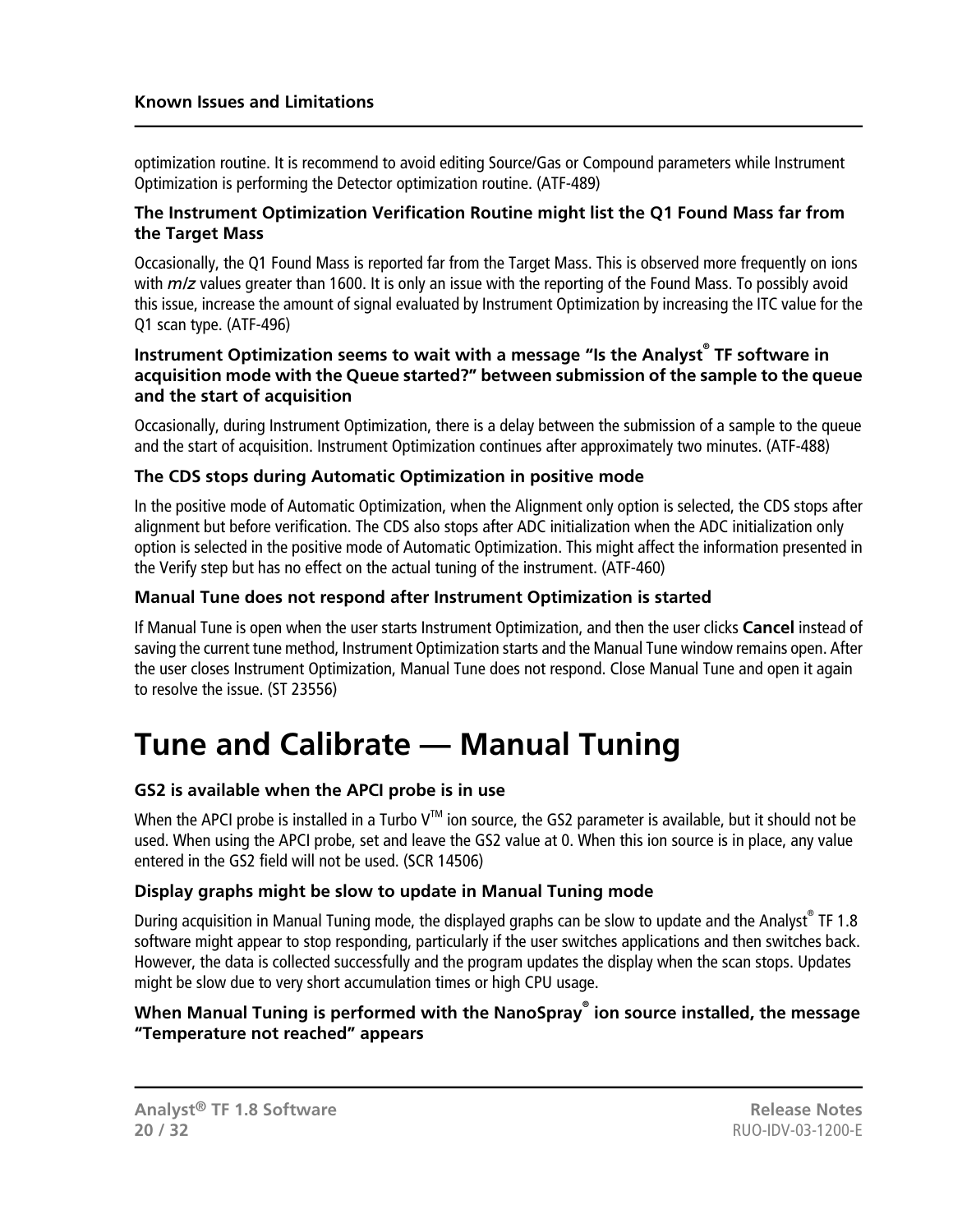If the NanoSpray<sup>®</sup> ion source is installed with the NanoSpray<sup>®</sup> interface then in Manual Tune mode, on the Sources tab, the message "Temperature not reached" is always displayed. To determine whether the correct temperature is reached, open the Mass Spectrometer Detailed Status by clicking the mass spectrometer icon, and then verify the temperature in the **Source Temperature deg. C** field. The **Interface Heater Status** will show **Ready**. (ST 23219)

#### **Changing the IE1 parameter for different scan modes might result in poor Precursor Ion selection**

When changing the value for IE1 in TripleTOF $^\circ$  5600/5600+ and 6600 systems, make sure that the new value is entered for both TOF Resolution modes (High Sensitivity and High Resolution) in the TOF Instrument Data Editor. Failure to do so might result in poor precursor ion selection. (ST 25019)

#### **Changing the Q1 resolution during manual tuning might cause the system to stop responding**

In Manual Tuning, if users create a Precursor Ion method with the Store Full Product mass Range feature enabled and then try to change the Q1 resolution on-the-fly, the system might stop responding. To avoid this issue, stop the acquisition, change the resolution, and then start the acquisition again. (ST 25195)

## <span id="page-20-0"></span>**Acquire**

#### **Scans are allowed while the mass spectrometer is still pumping down**

The Analyst<sup>®</sup> TF software appears to allow TOF and Q1 scans to run while the mass spectrometer is still in Pump Down mode. The high voltage electronics are not on at this point as the mass spectrometer is still pumping down. (ST 034532)

#### **Communication with the Queue Server Control is lost**

If users click Abort during a pre-run, communication with the Queue Server Control can be lost, resulting in a mismatch of Device states. This issue can appear when LC devices are included in the hardware profile. If this issue occurs, deactivate and then activate the hardware profile. (ST 21836)

#### **The cycle time is not updating properly**

If users change the accumulation time in the Acquisition Method Editor, then the cycle time is not updated. To update the cycle time, toggle between the Advanced MS tab and the MS tab. (ST 22405)

#### **Do not use CES if the accumulation time is less than 25 milliseconds**

In Product Ion experiments, CES should not be used if the accumulation time is less than 25 milliseconds. (ST 19810)

#### **The real-time display does not update during acquisition**

Occasionally, the real-time display does not update during acquisition. If this issue occurs, close and then reopen the data file. (ST 25140)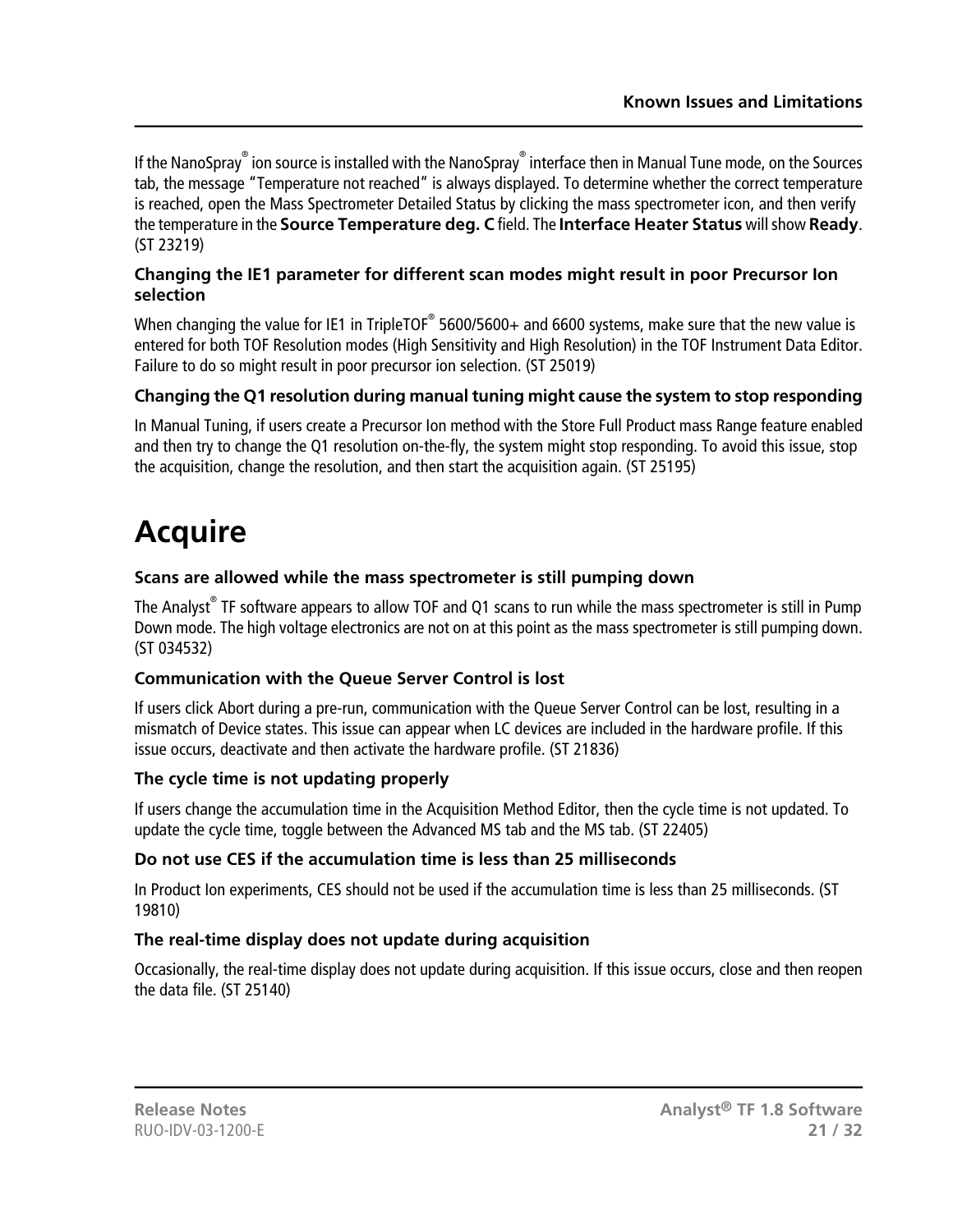### <span id="page-21-0"></span>**Acquire — Batch Editor**

#### **The user is unable to import batch files in xls, db, or xlsx formats in the Batch Editor**

Importing a batch file in xls, db, or xlsx format might cause an error, preventing the batch file from being successfully imported. The xlsx format is only available in the Files of type list if the installed Microsoft Office is a 32-bit application. To successfully import a batch file, make sure to save it as a tab-delimited txt file with the first line starting with **% header=SampleName**. Refer to the example file DABImport.txt in the <drive>:\Analyst Data\Projects\Example\Batch folder folder. If a csv format is to be used, then edit the file in Notepad and make sure that the first line is **% delimiter=',':** and the second line starts with **% header=SampleName**. (ATF-823, ATF-824)

#### **Samples in a batch remain suspended after an instrument error is corrected**

The batch must be resubmitted to the queue to continue. (ST 16247)

#### **During batch creation, pressing Tab creates a phantom row**

During batch creation, if the user goes to the last row in the Batch Editor and then press the **Tab** key, another row is created. After the row is created, the Auto-Increment or Fill-Down functionality does not work with this row. Also, any rows appended to the batch will appear before this one. When the user submits the batch, this extra row will not be submitted. If a user creates a batch with this extra row, then the sample specified in this row will not be collected. Avoid the use of the **Tab** key to add rows to the batch. Use the **Add Samples** button instead. (ST 14024)

### <span id="page-21-1"></span>**Explore**

#### **Viewing IDA data files**

If an IDA experiment data file is opened during acquisition, it is displayed in Explore mode even if the IDA Explorer is set as the default viewer in the Appearance Options dialog box. If the data file is opened after acquisition, it is displayed in the IDA viewer. The manufacturer recommends that the PeakView® software be used to view IDA data, instead of IDA Explorer. (SCR 9805)

#### **A contour plot is only displayed when a sample has less than three experiments**

If a sample was acquired with more than 3 experiments, then contour plot functionality is not available. (ATF-350)

#### **The Overlay Multiple Panes option is not being used for chromatograms**

If the user sets **Overlay Multiple Panes** in the Multiple Graph Options under Appearance Options to **Yes**, then the chromatograms should appear in a single pane. The chromatograms appear in separate panes regardless of the value of the Overlay Multiple Panes option. (ATF-376)

#### **Selecting or clearing masses in the IDA Explorer can cause the Analyst® TF software to stop responding**

If the user selects and then clears masses when using IDA Explorer, and then right-clicks and selects **Deselect All**, the Analyst® TF client stops responding. (ATF-355)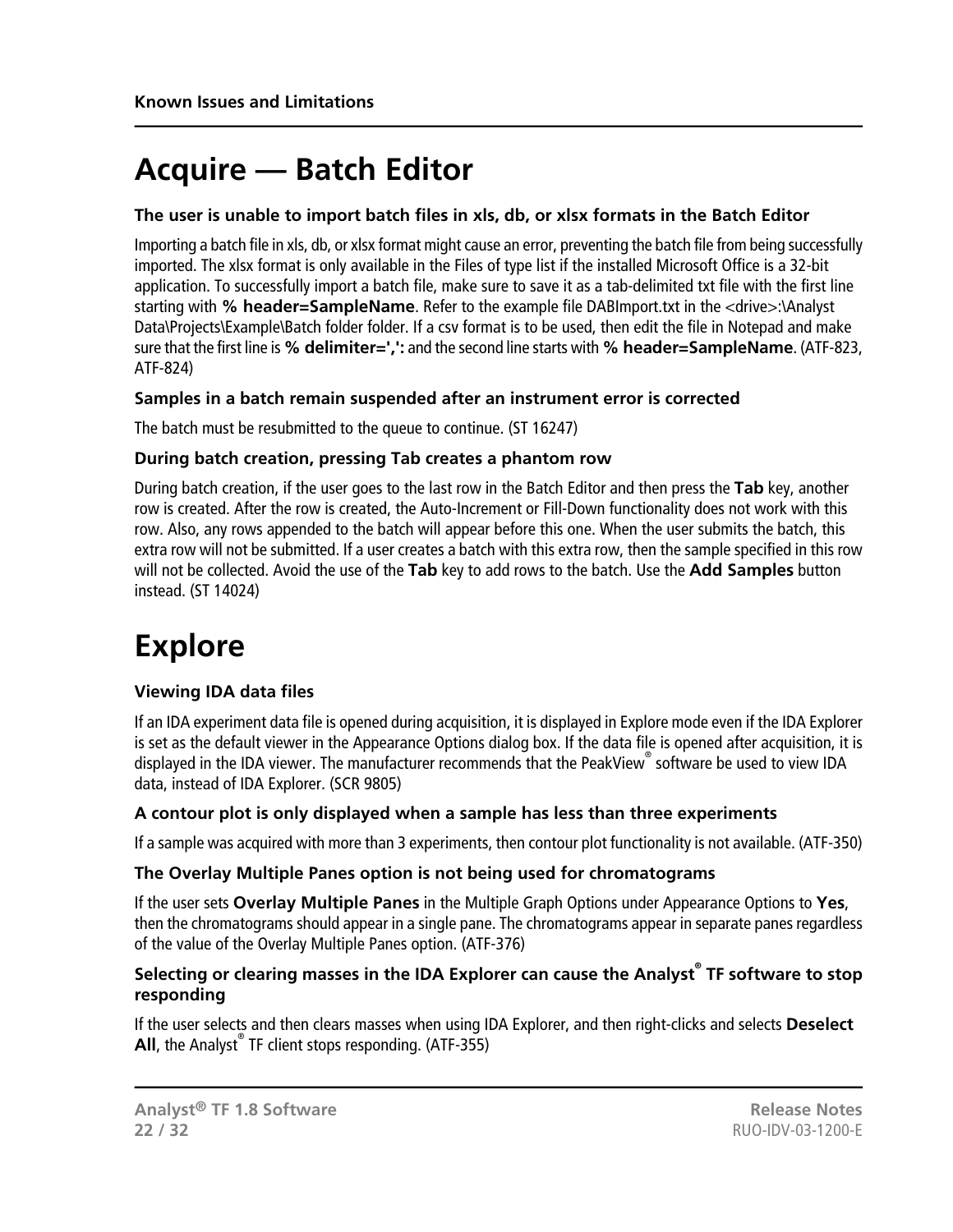#### **An incorrect TIC is shown for Neutral Loss IDA data**

If the user shows the TIC of all experiments and then double-clicks the arrow to expand to individual TIC panes, the incorrect TIC is displayed for Neutral Loss IDA data. If this issue occurs, then close the file and then open it again. (ST 22762)

#### **The PeakView® software table list does not match the scan peak list**

The masses of the candidate ions reported in the PeakView® software table list and the IDA Viewer do not match the corresponding Analyst® TF 1.8 software Peak List table. The Analyst® TF 1.8 software IDA Peak List table contains peaks labeled during real-time peak finding. The manufacturer recommends that the PeakView®software be used to view IDA data. (ST 22587)

#### **The Subtract Range Locked option appears to be active but the menu item in the right-mouse menu does not update**

When the user right-clicks a chromatogram, the Subtract Range Locked feature appears to be enabled even if it is not. To determine whether the feature is enabled, refer to either the Menu bar (**Explore > Background Subtract > Subtract Range Locked**) or the Explore toolbar. If the icon is displayed as depressed, then the feature is enabled.

#### **The real-time display of data is delayed when the Agilent 1200 DAD D model is being used**

The real time display of data between TWC and TIC is delayed when the Agilent 1200 DAD D model is being used. Data written to the file is not affected. To see the entire data file, open the file after it is acquired. (ST 16524)

#### **The DAD margin for negative absorbance is not functioning**

The diode array detector (DAD) margin for negative absorbance does not function.

#### **Performance degradations occur due to large number of scans**

<span id="page-22-0"></span>Processing data can be slow if the data file contains a very large number of scans resulting from short accumulation times.

### <span id="page-22-1"></span>**Peripheral Devices**

### **Agilent Devices**

#### **DAD acquisitions at data rates greater than 20 Hz are not recommended**

With the Analyst® TF software, the guidance is 20 Hz and below. Using higher acquisition rates causes the acquisition to take much longer than expected. (ST 25396, ST 35524)

#### **Purging and priming using the Analyst® TF software**

The 4220A Binary Pump uses an integrated software-controlled purge valve.

The Analyst<sup>®</sup> TF software supports this functionality in both the Acquisition Method Editor and Manual Tuning through the Purge option.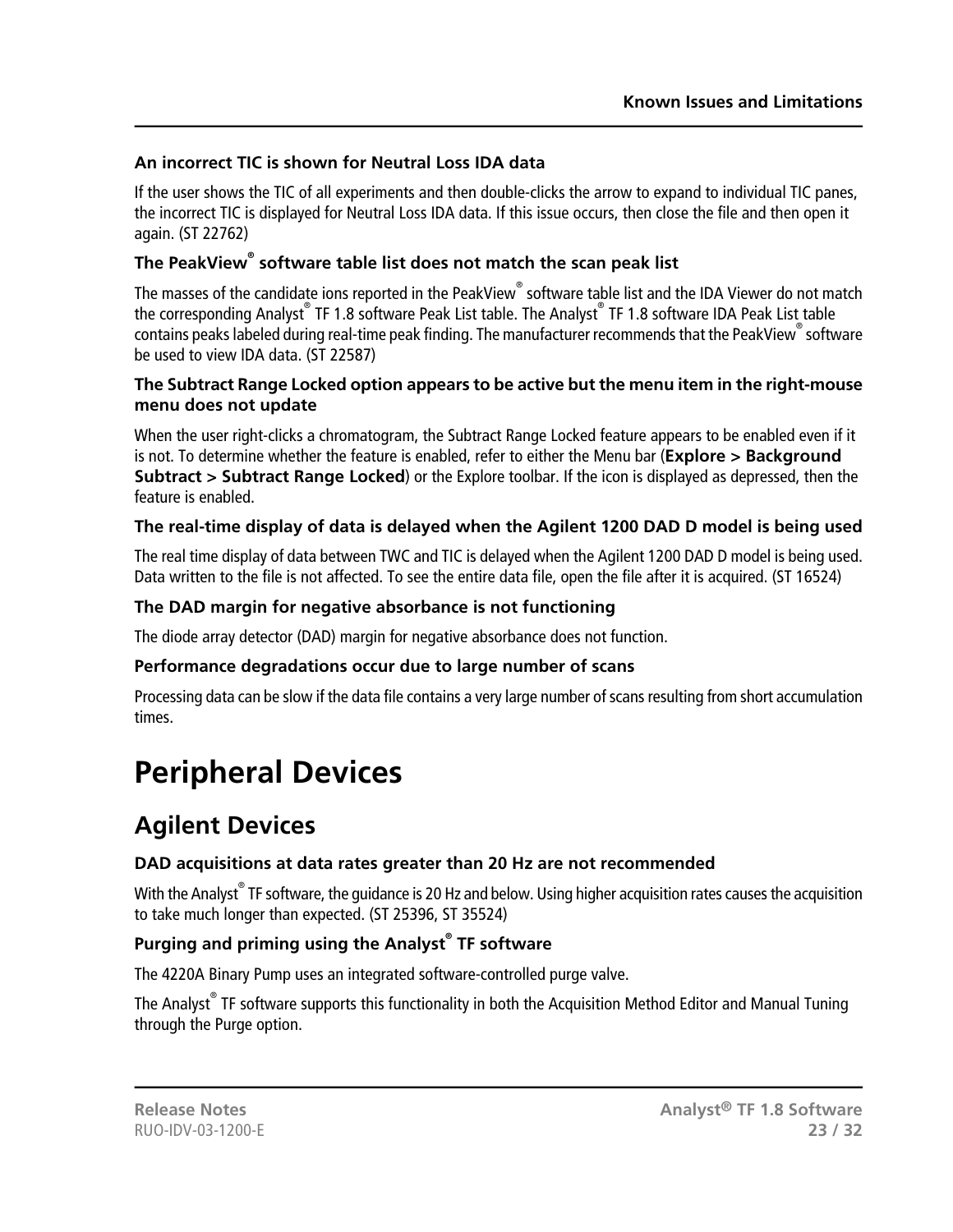| 区区<br><b>B</b> Configure                                              | Acquisition method                                                                                         | LC Pump Gradient   Limits   Limits (Advanced)   Micro Mode |                            |                              |       |          |              |              |               |
|-----------------------------------------------------------------------|------------------------------------------------------------------------------------------------------------|------------------------------------------------------------|----------------------------|------------------------------|-------|----------|--------------|--------------|---------------|
| Security Configuration<br>Hardware Configuration                      | <b>E-RI Acquisition Method</b><br>Mass Spec 0.000 min                                                      |                                                            | <b>Total Time</b><br>(min) | <b>Flow Rate</b><br>(pl/min) | A (%) | B(5)     | <b>TE #1</b> | <b>TE #2</b> | TE #3         |
| S Report Template Editor<br><b>III: Tune and Calbrate</b>             | B & Period 0.000 min<br><b>第 +Q1</b><br>Aglent 1290 Infinity A                                             | ۱٥<br>12                                                   | 0.00                       |                              | 0.0   | 100.0    |              |              |               |
| A Compound Optimization<br>All Instrument Optimization                | 23<br>Aglent 1290 G4212A1<br>Aglient 1290 Binary Pu<br>8-1<br>-<< Equilibrate (0.0 mil<br>x Run (0.0 mins) | и<br>ß                                                     |                            |                              |       |          |              |              |               |
| <b>Kanual Tuning</b><br>To enjoy (1)                                  |                                                                                                            | $\nabla$ Purge                                             |                            |                              |       | Add Step | Remove Step  |              | Show Graph >> |
| V: IDA Method Wizard                                                  |                                                                                                            | <b>New Purge Control</b>                                   |                            |                              |       |          |              |              |               |
| <b>Build Acquisition Method</b><br>- <b>F</b> Build Acquisition Batch |                                                                                                            |                                                            |                            |                              |       |          |              |              |               |

**Figure 4-1 Purge Option in the Acquisition Method Editor**

#### **Figure 4-2 Purge Option in Manual Tuning**

| $\mathbb{E}[\mathbf{x}]$          | F Ramp Parameter<br>Stat<br>Acquire     | Edit Ramp<br>LC Method                                     | $\boxed{\times}$ $\boxed{\text{[}^{\prime}$ Use that the Use option is selected when using the Purge Opti |       |                    |               |       |       |
|-----------------------------------|-----------------------------------------|------------------------------------------------------------|-----------------------------------------------------------------------------------------------------------|-------|--------------------|---------------|-------|-------|
| <b>B</b> Configure                |                                         |                                                            |                                                                                                           |       |                    |               |       |       |
| Security Configuration            | Source/Gas Compound Resolution Detector | LC Pump Gradient   Limits   Limits (Advanced)   Micro Mode |                                                                                                           |       |                    |               |       |       |
| Hardware Configuration            | Declustering Potential (DP)             | <b>Total Time</b><br><b>Flow Rate</b>                      |                                                                                                           |       |                    |               |       |       |
| X Report Template Editor          | $20.0 -$                                | denin's                                                    | A (%)<br>(pil/min)                                                                                        | 8.053 | TE #1              | <b>TE #2</b>  | TE #3 | TE 84 |
| Tune and Calbrate (1)             | Entrance Potential (EP)<br>$10.0 -$     | 0.00                                                       | 0.0                                                                                                       | 100.0 |                    |               |       |       |
| A. Compound Optimization          |                                         |                                                            |                                                                                                           |       |                    |               |       |       |
| Al Instrument Optimization        |                                         |                                                            |                                                                                                           |       |                    |               |       |       |
| - & Manual Tuning                 |                                         |                                                            |                                                                                                           |       |                    |               |       |       |
| 10 Acquire (1)                    |                                         | <b>P</b> Purge                                             | Add Step                                                                                                  |       | <b>Regove Step</b> | Show Graph 33 |       |       |
| N: IDA Method Waard               |                                         |                                                            |                                                                                                           |       |                    |               |       |       |
| <b>E</b> Build Acquisition Method |                                         | <b>Hew Purge Control</b>                                   |                                                                                                           |       |                    |               |       |       |
| <b>TT</b> Build Acquisition Batch |                                         |                                                            |                                                                                                           |       |                    |               |       |       |
| <b>SPE Fennish Mass</b>           |                                         |                                                            |                                                                                                           |       |                    |               |       |       |

When the Purge option is activated, the Agilent 1290 Binary Pump opens the purge valve, allowing system purging.

To create a purging method, use only the Total Time, Flow Rate, and A/B(%) fields. Values entered into the Limits, Limits (Advanced), and Micro Mode tabs are ignored.

Users can either use Manual Tuning to purge or prime their system, or they can create an acquisition method to be used exclusively for purging. This method can be submitted via the Acquisition Batch Editor in the same manner as acquisition methods. In this scenario, the mass spectrometer acquires data to the specified wiff file.

TE A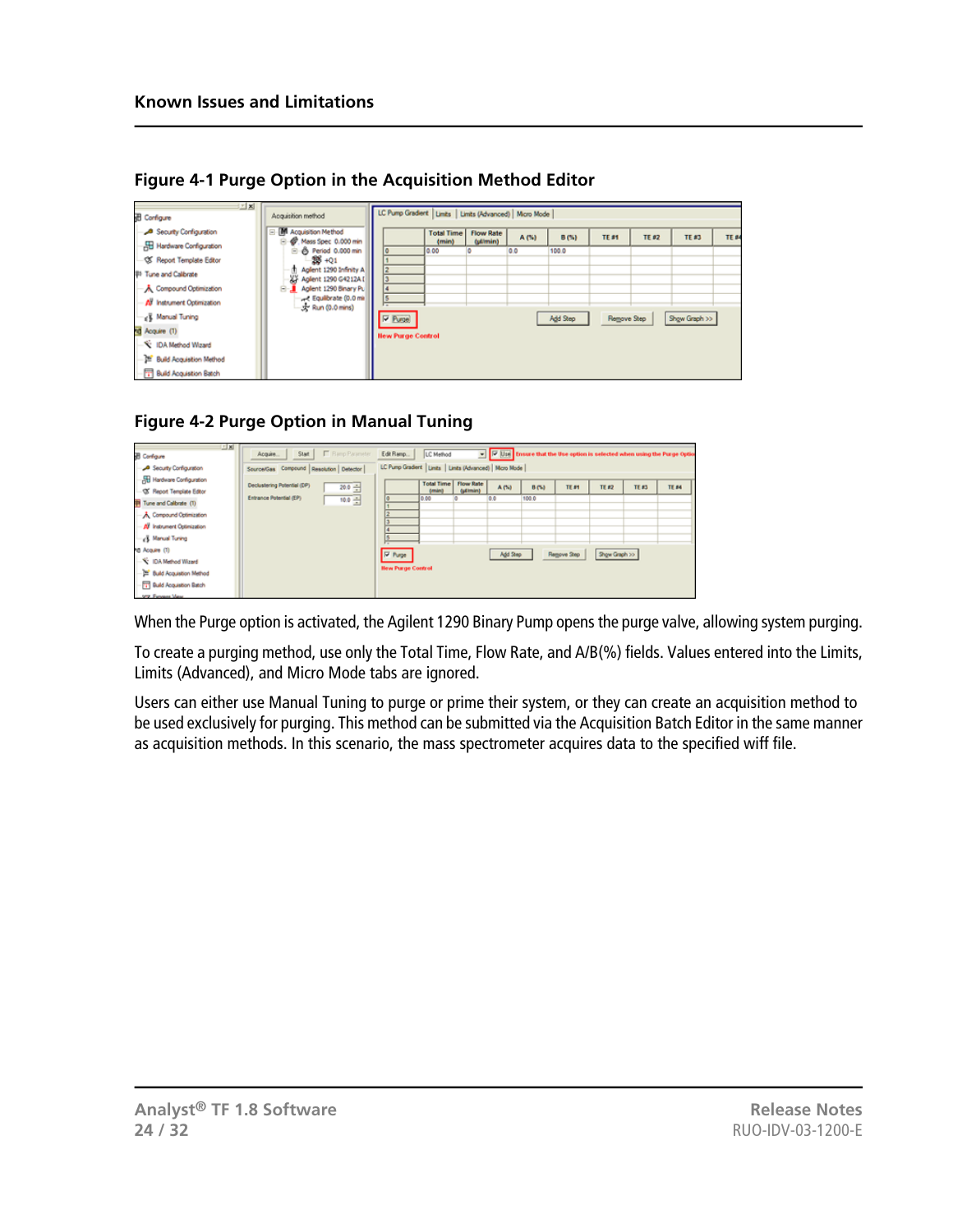| ाख<br><b>RB</b> Configure         |                      | Sample Locations Quantitation Submit |                   |                        |   |              |                                                                                                |                |                    |                 |
|-----------------------------------|----------------------|--------------------------------------|-------------------|------------------------|---|--------------|------------------------------------------------------------------------------------------------|----------------|--------------------|-----------------|
| Security Configuration            |                      | Select Method for Sample Set         |                   |                        |   |              |                                                                                                |                |                    |                 |
| Hardware Configuration            |                      |                                      |                   |                        |   | Quantitation |                                                                                                |                |                    |                 |
|                                   |                      | Set: SET1                            |                   |                        | 츠 | none         |                                                                                                | $\blacksquare$ | <b>Quick Quart</b> |                 |
| <b>35</b> Report Template Editor  |                      |                                      |                   |                        |   |              |                                                                                                |                |                    |                 |
| 181 Tune and Calibrate            |                      | Add Set                              | <b>Bemove Set</b> | Acquisition            |   |              |                                                                                                |                |                    |                 |
| A. Compound Optimization          |                      |                                      |                   | Use as Template        |   | Inone        |                                                                                                | $\blacksquare$ | Method Editor      |                 |
| Al Instrument Optimization        |                      | <b>Add Samples</b>                   | Del Samples       | V Use Multiple Methods |   |              |                                                                                                |                |                    |                 |
| R Manual Tuning                   |                      |                                      |                   |                        |   |              |                                                                                                |                |                    |                 |
| Pd Acquire (1)                    | <b>Batch Script:</b> |                                      |                   |                        |   |              | Select Sgript                                                                                  |                |                    |                 |
| U. IDA Method Wizard              |                      |                                      |                   |                        |   |              | Sample Name Rack Code Rack Position Plate Code Plate Position Vial Position Acquisition Method |                | <b>Data File</b>   | Inj.Volume (pl) |
| <b>In Build Acquistion Method</b> |                      | System Purge                         | 2 Well Plates 1   | "384Agilent" 1         |   |              | <b>Purge Method</b>                                                                            |                | Acquisition 1 2010 | 0.100           |
| <b>Build Acquisition Batch</b>    | 2                    | Sample 1                             | 2 Well Plates 1   | *384Agilent* 1         |   |              | <b>Acquisition Method</b>                                                                      |                | Acquisition_1_2010 | 10,000          |
|                                   |                      | Sample 2                             | 2 Well Plates 1   | "384Aglent" 1          |   |              | Acquisition Method                                                                             |                | Acquisition 1 2010 | 10,000          |
| 27 Express View                   | ٠                    | Sample 3                             | 2 Well Plates 1   | *384Agilent* 1         |   |              | Acquisition Method                                                                             |                | Acquisition 1 2010 | 10,000          |
| & Explore                         | ĸ                    | Sample 4                             | 2 Well Plates 1   | "384Agilent" 1         |   |              | Acquisition Method                                                                             |                | Acquisition 1 2010 | 10.000          |
|                                   | 6                    | Sample 5                             | 2 Well Plates 1   | "384Aglent" 1          |   |              | Acquisition Method                                                                             |                | Acquisition 1 2010 | 10,000          |
| Cal Open Data File                |                      | Sample 6                             | 2 Well Plates 1   | "384Aglent" 1          |   |              | Acquisition Method                                                                             |                | Acquisition 1 2010 | 10,000          |
| Copen Compound Database           | 8                    | Sample 7                             | 2 Well Plates 1   | "384Aglent" 1          |   |              | Acquisition Method                                                                             |                | Acquisition 1 2010 | 10.000          |
|                                   | g.                   | Sample 8                             | 2 Well Plates 1   | "384Aglent" 1          |   |              | Acquisition Method                                                                             |                | Acquisition 1 2010 | 10,000          |
| Quantitate                        | 10                   | Sample 9                             | 2 Well Plates 1   | "384Aglent" 1          |   | B            | Acquisition Method                                                                             |                | Acquisition 1 2010 | 10,000          |
| <b>Build Quantitation Method</b>  | 11                   | Sample 10                            | 2 Well Plates 1   | "384Aglent" 1          |   | 10           | Acquisition Method                                                                             |                | Acquisition 1 2010 | 10.000          |
|                                   |                      |                                      |                   |                        |   |              |                                                                                                |                |                    |                 |
| Cuantistion Wizard                |                      |                                      |                   |                        |   |              |                                                                                                |                |                    |                 |

**Figure 4-3 Example Acquisition Batch with a Purge Method Before Acquisition**

#### **A hardware profile containing an Agilent DAD 1315D cannot be activated**

<span id="page-24-0"></span>When attempting to activate a hardware profile containing an Agilent DAD 1315D that has an incorrect IP address assigned to it, the Analyst<sup>®</sup> TF software stops responding. Make sure that the IP address is the actual address of the DAD.

### **CTC PAL / Leap Devices**

#### **The CTC Pal autosampler does not allow 1000 µL injections**

When using a 1 mL syringe in the autosampler, users are not allowed to enter 1000 µL as the injection volume. To work around this issue, type 999.999 µL as the injection volume instead. (ATF-509)

#### **CTC software update**

During attempts to activate a hardware profile containing an Agilent DAD 1315 D that has an incorrect IP address assigned to it, that is powered off, or for which the Ethernet cable is not connected, the Analyst® TF software stops responding. To avoid this issue, make sure that the IP address is the actual address of the DAD, the device is powered on, and the Ethernet cable is connected. (ST 6408)

#### **Enable Barcode Reading not available in the Analyst® TF software**

In the Analyst® TF software, the Enable Barcode Reading check box is not available in the CTC PAL Autosampler Method Editor. The Analyst® TF 1.6 software release notes stated that Barcode Reading is available for CTC PAL autosamplers. This is incorrect — the feature is not available. (ATF-365)

#### **Issue occur with multiple trays assignment**

The CTC Batch Editor Location tab sample assignments do not work properly if a tray position has multiple trays assigned. If multiple trays are assigned, then use the Sample tab to set the sample tray and vial positions. (SCR 12921, SCR 12923)

#### **A message appears during installation of the CTC Cycle Editor (v. 2.0.7)**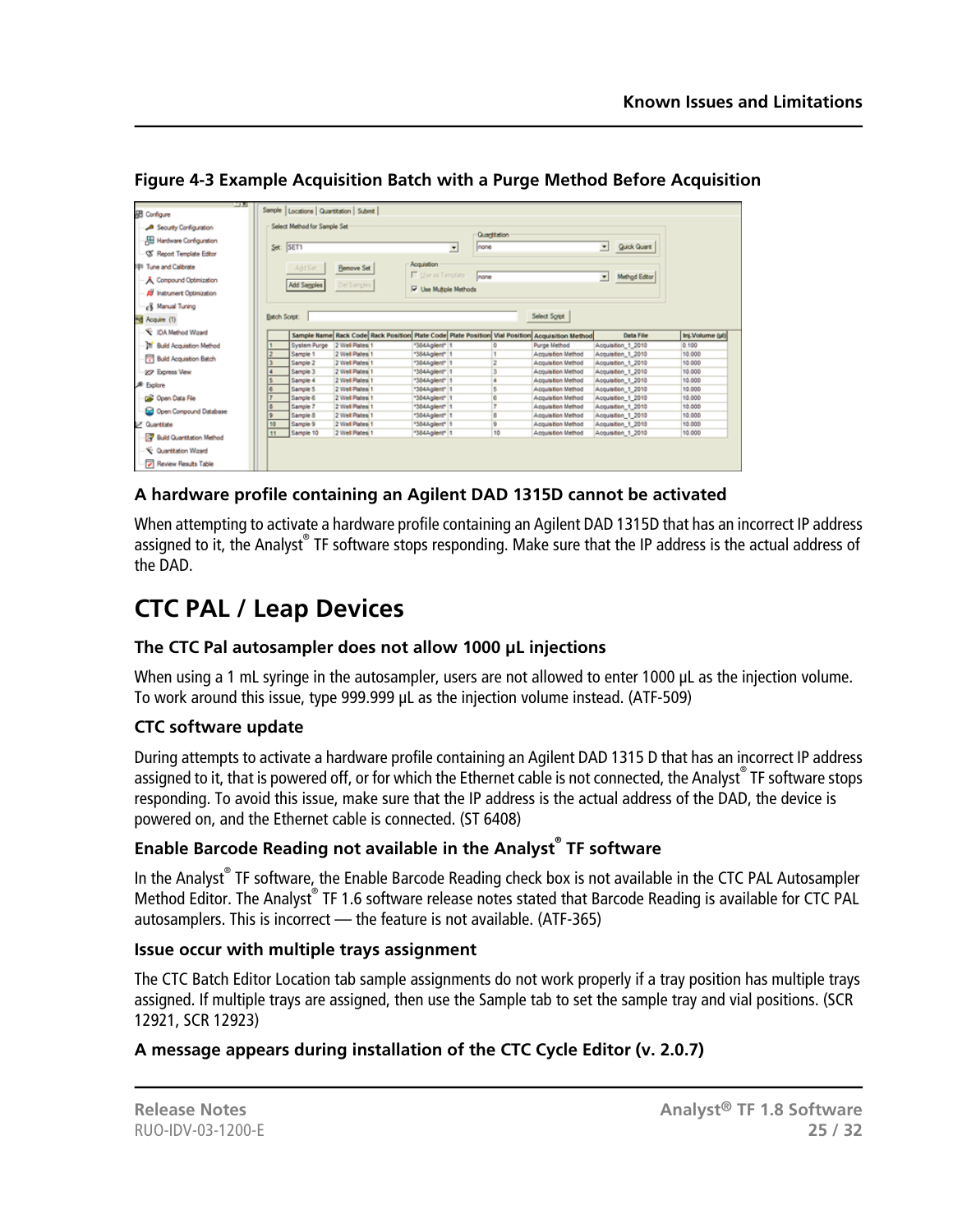When uninstalling the CTC Cycle Editor, click **No** in response to the message **Remove Shared Files?** If **Yes** is clicked, then some required files installed by the Analyst® TF software are removed and the Analyst® TF software fails to activate the hardware profile that contains the CTC PAL autosampler.

#### **The hardware profile must be reactivated to use the new custom cycles**

To view the new custom cycles created using the CTC Cycle Editor, reactivate the hardware profile. (SCR 13501)

#### **The injection valve switches when a CTC method is aborted**

The CTC injection valve switches after an abort during an injection. This can affect the chromatography of the subsequent analyses.

#### **The terminal unlocks when a CTC method is aborted**

<span id="page-25-0"></span>The CTC PAL terminal unlocks when the CTC method is aborted. To lock the terminal again, reactivate the hardware profile.

### **Dionex**

#### **Communication is lost between the Analyst® TF software and the DCMS link**

<span id="page-25-1"></span>During equilibration, if the Take over Control option is selected, then the communication between the Analyst® TF software and the DCMS link stops and the batch does not start. If communication is lost, then close the Dionex software, deactivate and activate the hardware profile, and then start the Dionex software again. To avoid this issue, do not attempt to take control of the software using the DCMS link. (ST 29827)

### **Eksigent**

#### **Issues occur during communication with an Eksigent system**

If a communication issue occurs when an Eksigent system is being used, then do the following to re-establish communication (ST 030395):

- 1. Deactivate the hardware profile and then close the Analyst $\degree$  TF software.
- 2. Close the Eksigent software and then unregister the Eksigent drivers.
- 3. Turn off the computer.
- 4. Start the Eksigent LC/AS.
- 5. Turn on the computer.
- 6. Register the Eksigent drivers.
- 7. Start the Analyst® TF software and then activate the hardware profile.
- 8. Start the Eksigent software.

Issues might occur after reinstallation or upgrade of the Eksigent system or Analyst® TF software, or after a sample fails.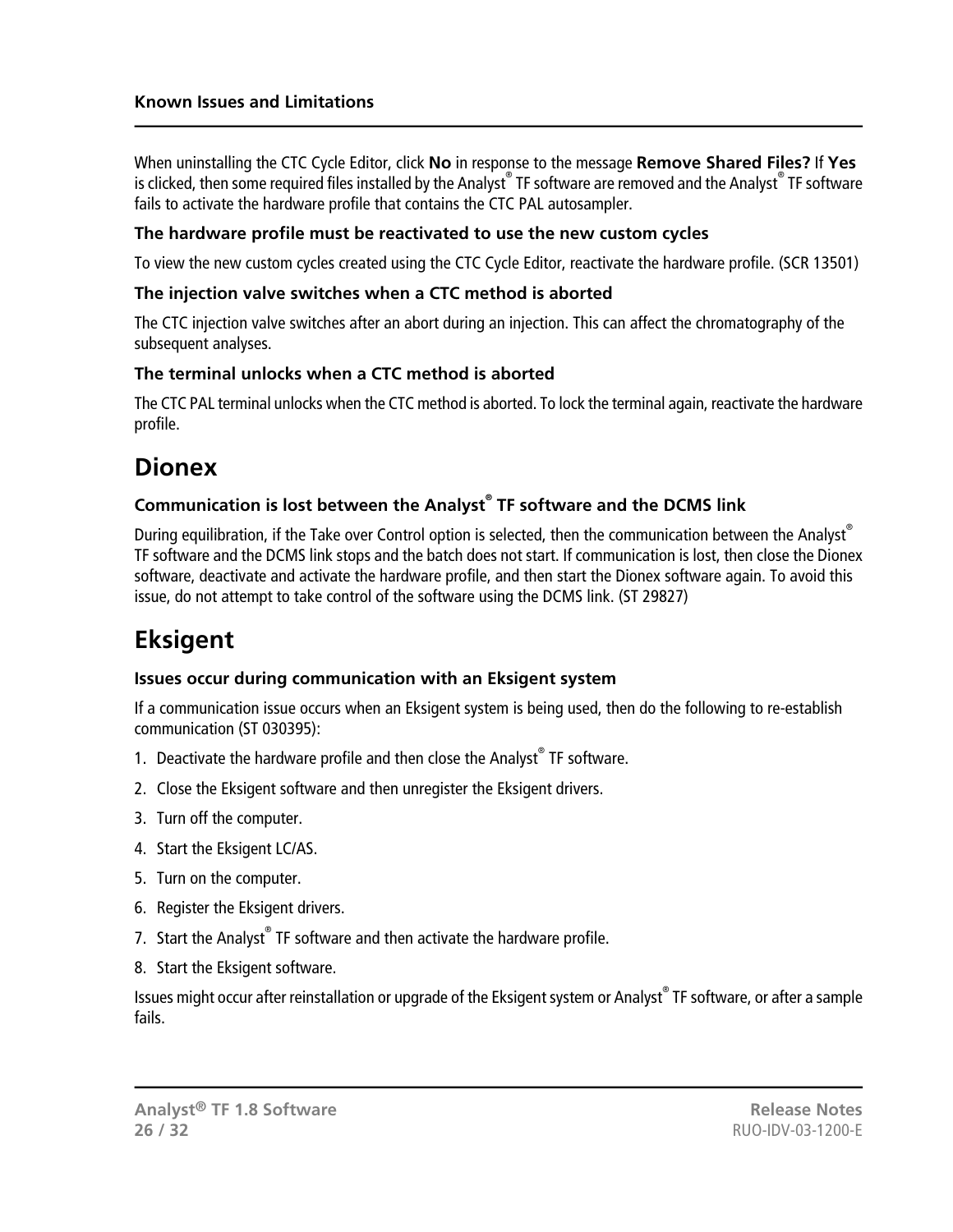### <span id="page-26-0"></span>**LC Packings Devices**

#### **Problem locating reagent vial positions**

Famos Autosampler User Defined Program (UDP) does not properly locate Reagent Vial positions. (SCR 12204)

#### **Define pressure in bar units**

When using the UltiMate Integrated System, select the pressures in bar units. (SCR 9257, SCR 13863)

#### **Missing vials**

<span id="page-26-1"></span>Acquisition problems may occur if there are missing vials in a large batch with LC Packings devices (both Famos and UltiMate). (SCR 9353)

### **Shimadzu Devices**

#### **Shimadzu SIL-10AF and SIL-10Axl autosamplers are not supported**

The Shimadzu SIL-10AF and SIL-10Axl autosamplers are not supported even though the option exists in the Analyst® TF software Hardware Configuration Editor. Do not select these autosamplers as the user might not be able to activate the hardware profile.

#### **Enabling additional devices in the Shimadzu Prominence stack might require a reboot of the stack**

When additional devices are enabled in the Shimadzu Prominence stack (such as the rack changer), a full reboot of the stack might be required to allow the hardware profile to be successfully activated in the Analyst® TF software.

#### **Loss of synchronization occurs when short acquisition times are specified for a Shimadzu Prominence stack**

A loss of synchronization between the Analyst $^\circ$  TF software and the Shimadzu Prominence stack might occur if the acquisition time specified is shorter than the time necessary for the autosampler to complete the rinse washes. Make sure that the MS acquisition method is at least one to two minutes long.

#### **The pump pressure maximum limit might need to be increased during creation of a Shimadzu method**

The default pump pressure maximum limit might be too low and might lead to pressure errors on the hardware and subsequent acquisition errors. Therefore, the default limit might need to be increased when Shimadzu methods are created.

#### **No error message is shown when a Shimadzu deep-well plate is missing**

If a deep-well plate is missing in the Shimadzu autosampler, then the autosampler fails to detect it and the run proceeds without the software being notified of any error.

#### **Issues occur when AnalystService is restarted**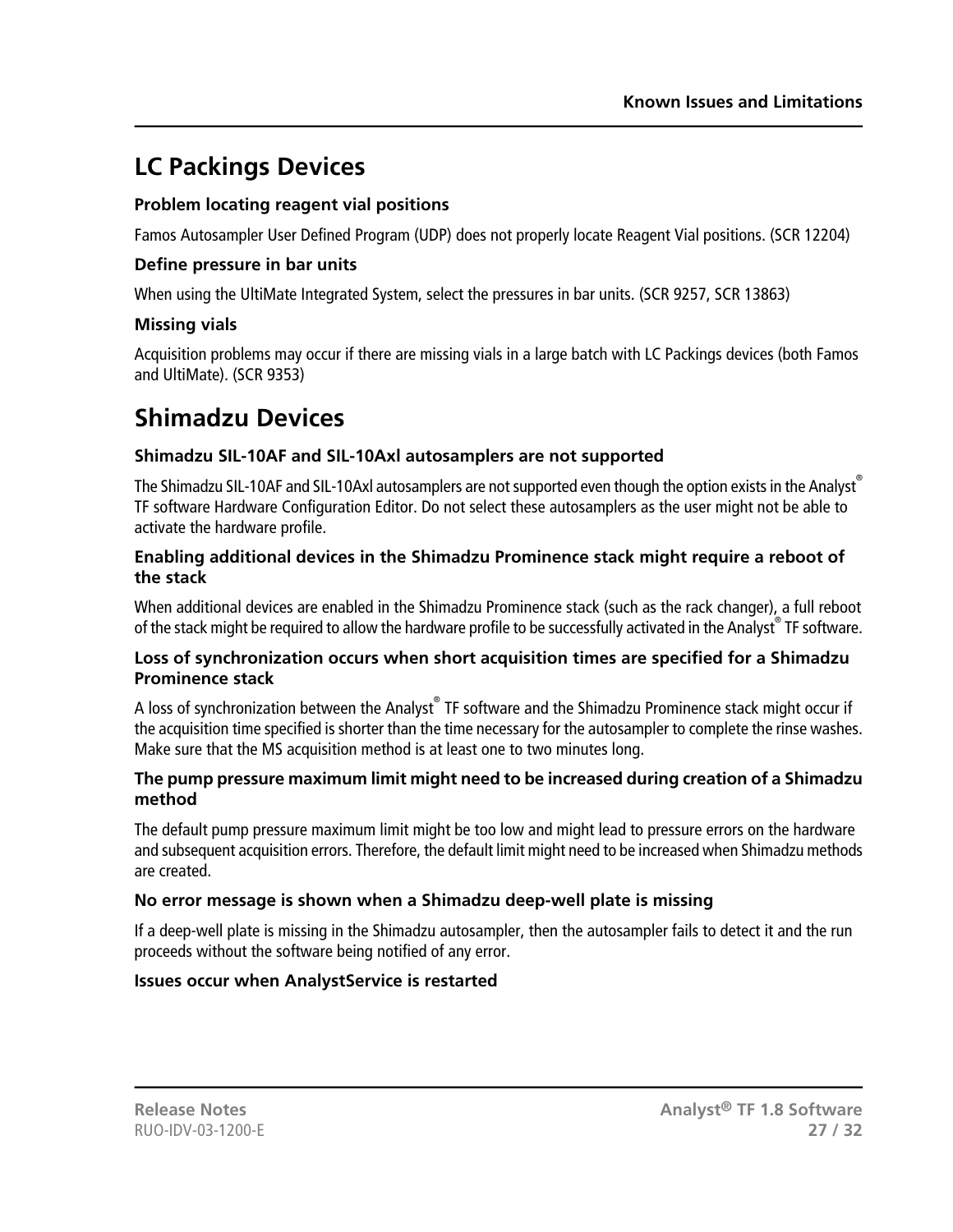If the user reboots the computer or restarts the AnalystService.exe (with the Windows Services control panel), then the system might stop responding. Power-cycle the Shimadzu controller and then activate the hardware profile in the Analyst® TF software to help restore the system. (SCR 13266)

#### **The user needs Windows local Administrator rights to modify the hardware profile**

To create or modify hardware profiles that include Shimadzu devices, the user must be a Windows Local Administrator or have equivalent permissions. (SR 11858, SCR 13261)

#### **Reset the device from the controller manually**

Reset the Shimadzu autosampler from the controller after an abort or failure. Currently, there is no way for the Analyst® TF software to do this automatically. (SCR 10532, SCR 12921)

#### **Issues occur due to a mismatch of duration time**

The default duration for Shimadzu methods is 90 minutes. When tuning with a mass spectrometer scan duration shorter than the Shimadzu time program duration (as in the default tune method), the user is not able to stop the tune run using the Analyst® TF software after the mass spectrometer has finished scanning. Press **run** on the controller or change the default Shimadzu time program duration to match the MS duration in the Shimadzu method editor. (SCR 9515)

#### **Clearing "Fail whole batch in case of missing vial" does not work**

<span id="page-27-0"></span>Clearing this feature found in **Tools > Settings > Queue Options** > > does not work. The batch fails regardless of whether the user has selected this check box.

### **Waters Acquity LC System**

#### **Analyst® TF software installations cannot be ugraded if the Waters Acquity LC Device Driver has been installed on the computer or was previously installed on the computer and then removed**

If the Waters Acquity LC Device Driver has ever been installed on the acquisition computer, even if it was later removed, users might have difficulties upgrading the Analyst® TF software on the computer. This might result in the user losing the instrument tuning files. The issue is caused by the Waters driver and Waters support has been advised.

To avoid this issue, before performing an upgrade installation of the Analyst® TF software, always make sure to restart the computer before launching the Analyst setup.exe file. (ATF-542)

#### **The Analyst® TF 1.8 software does not communicate with Waters Acquity AAO Console**

The Acquity AAO Console can be included and activated in the Analyst® TF software hardware profile. However, the detailed status in Analyst® TF software does not reflect the real-time status of the Acquity system. Despite being online and activated, the Analyst® TF software still thinks that the Acquity Console is offline during a batch submission and the Queue Manager encounters an acquisition error. To resolve this issue, after installing the Acquity driver, restart the computer and the Acquity stack before using it. (ATF-310)

#### **Nano Acquity system firmware version**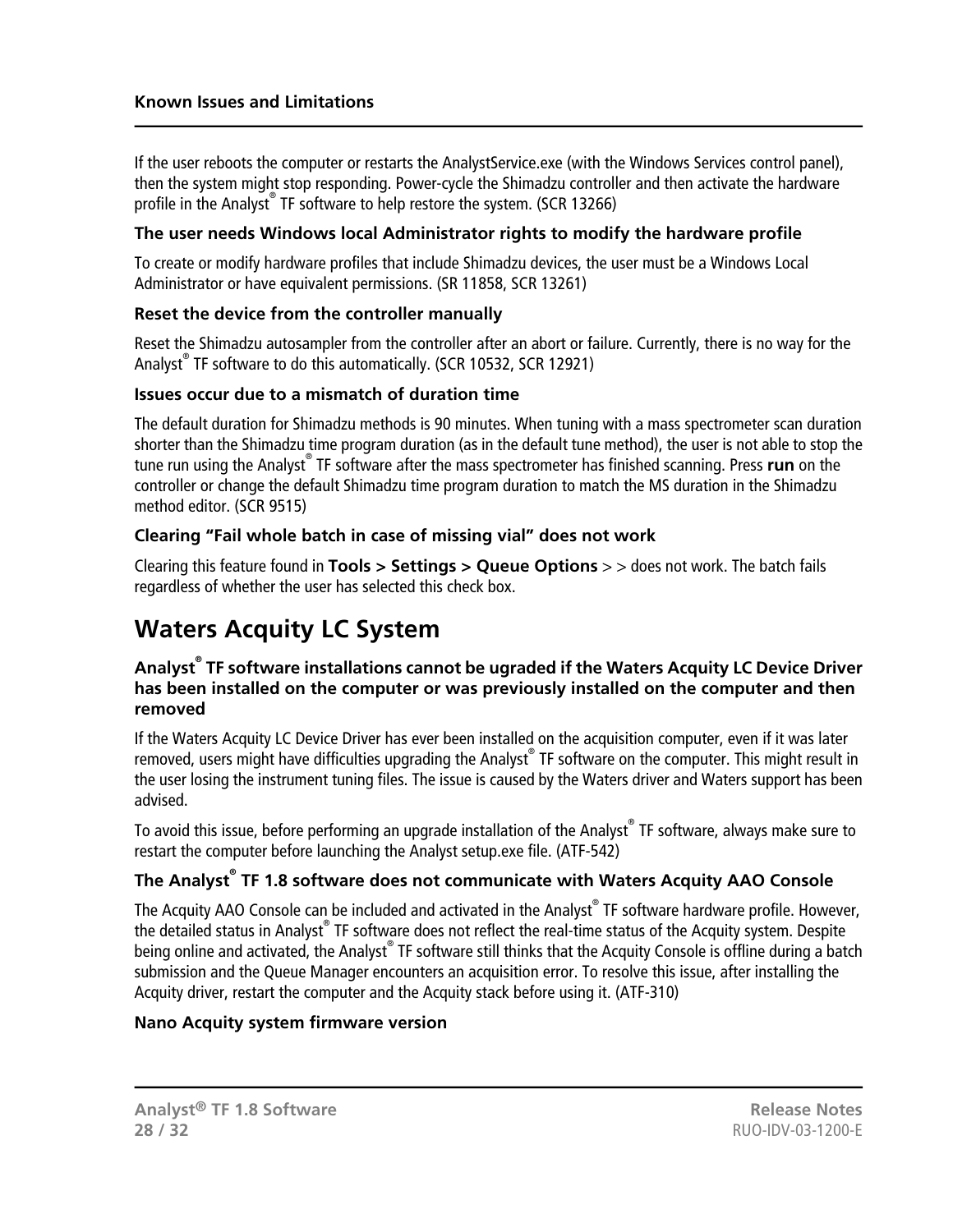The following firmware must be version 1.4.1 or later:

- The binary solvent manager firmware
- The sample manager firmware
- The acquity ICOP

#### **Communication issues occur with the Waters Acquity LC system**

If a communication issue occurs when the Waters Acquity LC system is used, then do the following to re-establish communication (ST 030394):

- 1. Deactivate the hardware profile and then close the Analyst $\degree$  TF software.
- 2. Stop the Acquity processes (...:\Program Files\WatersInstruments\bin\StopAcquityProcesses.cmd).
- 3. Stop the Analyst service.
- 4. Start the Analyst $^{\circ}$  TF software and then activate the hardware profile.

Issues might occur after reinstallation or upgrade of the Analyst® TF software, or if a sample fails.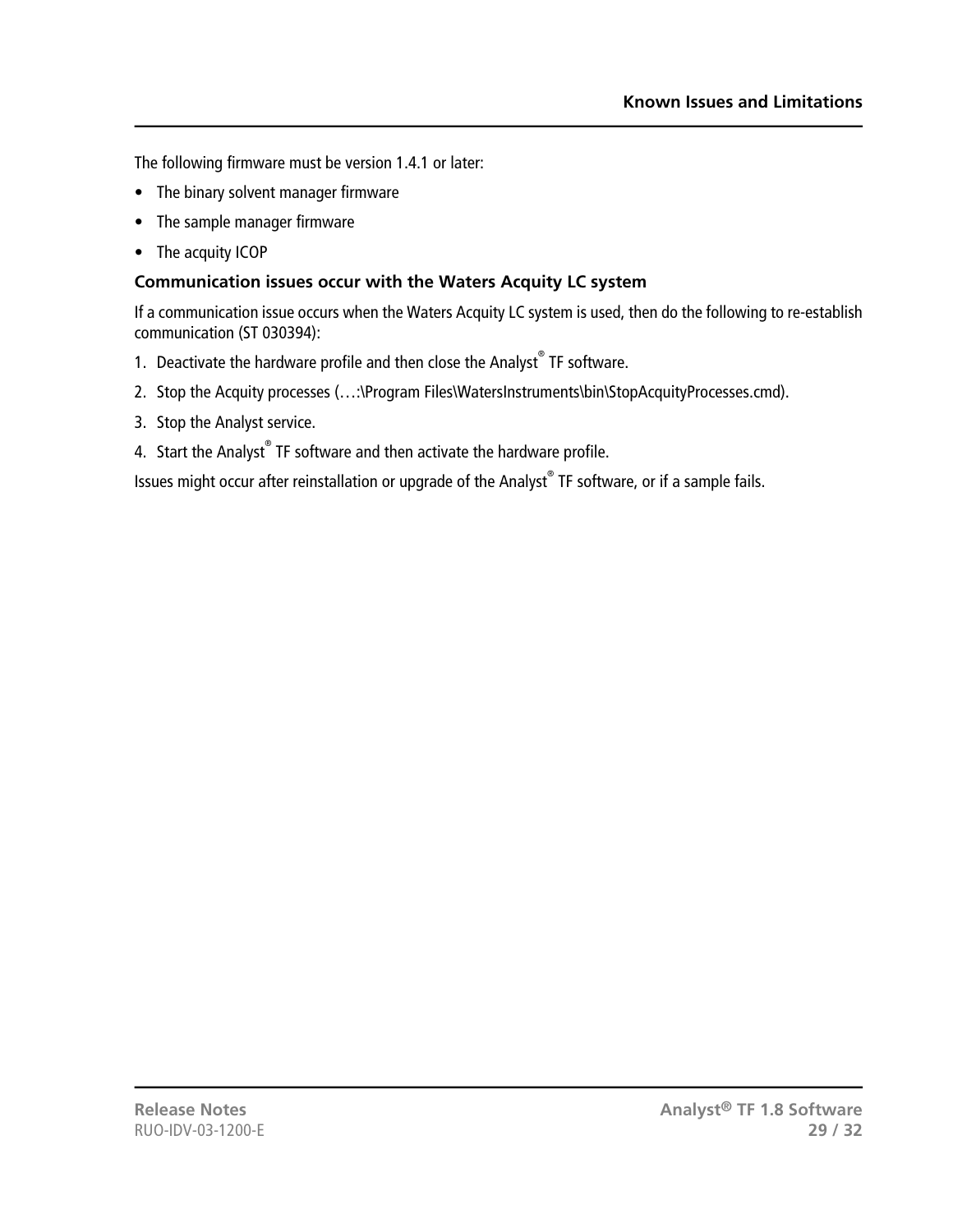<span id="page-29-0"></span>The Analyst<sup>®</sup> TF software can be used to make sure that the site complies with the 21 CFR Part 11 Electronic Records and Electronic Signatures regulations. This compliance relies on the ability of the administrator ability to create a secure environment for generating, analyzing, and storing data. Compliance often involves the software of many different vendors for functions ranging from LIMS to data acquisition and from processing to archiving. The Analyst® TF software has the necessary features for creating and maintaining an electronic record system by providing valid electronic records of the acquisition and quantitative processing of data.

The Analyst<sup>®</sup> TF software is designed to be used as part of a 21 CFR Part 11 compliant system and can be configured to support 21 CFR Part 11 compliance. Whether the use of the Analyst® TF software is 21 CFR Part 11 compliant is dependent on the actual use and configuration of the Analyst® TF software in the lab.

<span id="page-29-1"></span>Validation services are available through SCIEX Professional Services. For more information, contact [complianceservices@sciex.com.](mailto:complianceservices@sciex.com)

### **Programs and Utilities**

The following utility is installed with the Analyst $^\circ$  TF software in the **\Program Files\ Analyst\Bin folder**.

| Program           | <b>Description</b>                                                                                                                                                                 |
|-------------------|------------------------------------------------------------------------------------------------------------------------------------------------------------------------------------|
| RackBuilder.exe   | Adds new plates and trays to the Analyst <sup>®</sup> TF software. Refer to Analyst Autosampler<br>Utilities User Guide.doc in the C:\Program Files\Analyst\Help folder.           |
|                   | AutosamplerAddln.exe   Adds new plates and trays to the Analyst TF software. Refer to Analyst Autosampler<br>Utilities User Guide.doc in the C:\Program Files\Analyst\Help folder. |
| CFR FileCheck.exe | Utility to rerun the installation qualification test. It is accessible from the Windows Start<br>menu.                                                                             |

#### **Table 5-1 Utilities**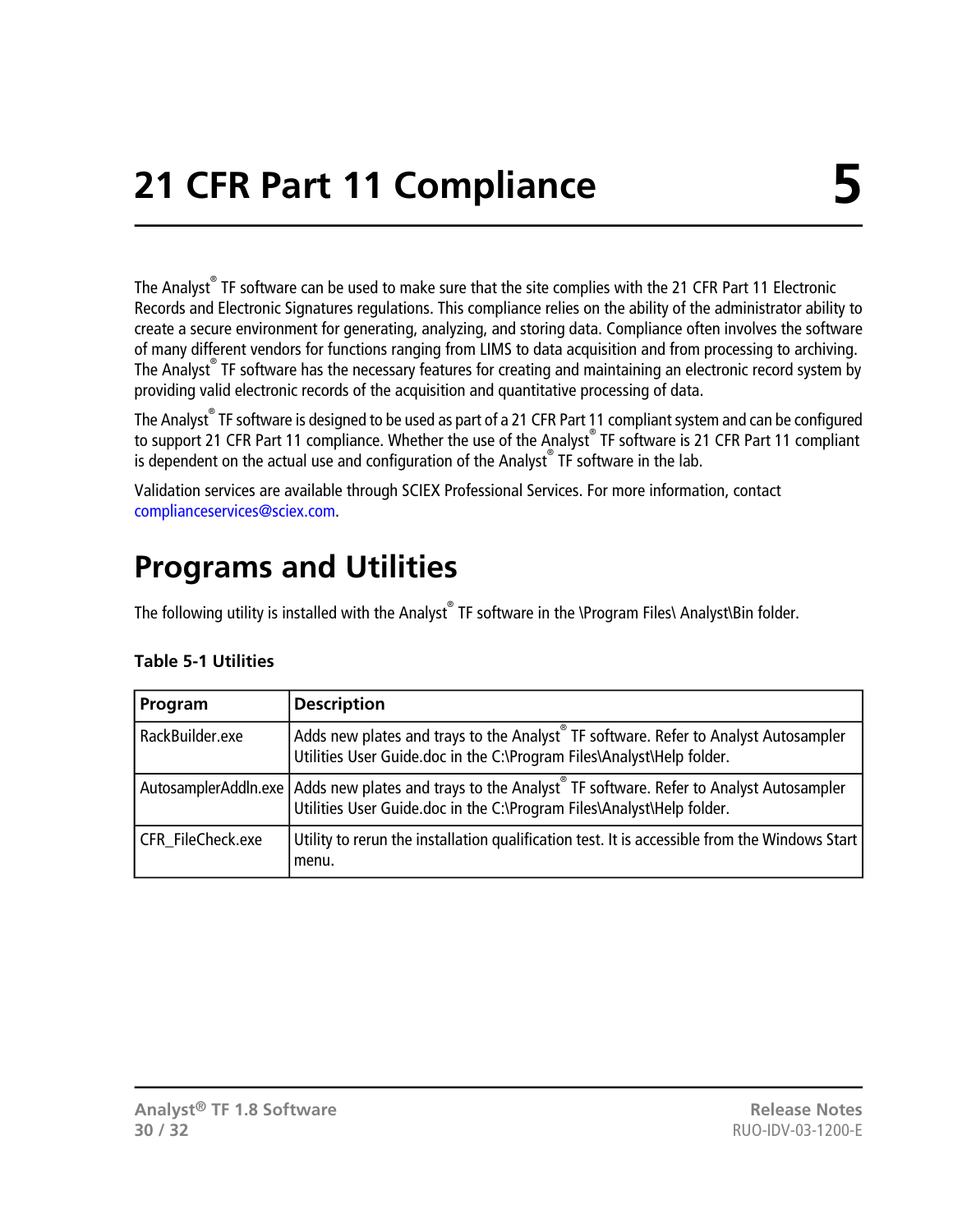# **Contact Us**

### <span id="page-30-1"></span><span id="page-30-0"></span>**Customer Training**

- In North America: [NA.CustomerTraining@sciex.com](mailto:NA.CustomerTraining@sciex.com)
- In Europe: [Europe.CustomerTraining@sciex.com](mailto:Europe.CustomerTraining@sciex.com)
- <span id="page-30-2"></span>• Outside the EU and North America, visit [sciex.com/education](https://sciex.com/education) for contact information.

## **Online Learning Center**

<span id="page-30-3"></span>• SCIEX**[University](https://training.sciex.com)**

## **SCIEX Support**

SCIEX and its representatives maintain a staff of fully-trained service and technical specialists located throughout the world. They can answer questions about the system or any technical issues that might arise. For more information, visit the SCIEX website at [sciex.com](https://sciex.com) or contact us in one of the following ways:

- <span id="page-30-4"></span>• [sciex.com/contact-us](https://sciex.com/contact-us)
- [sciex.com/request-support](https://sciex.com/request-support)

# <span id="page-30-5"></span>**CyberSecurity**

For the latest guidance on cybersecurity for SCIEX products, visit [sciex.com/productsecurity](https://sciex.com/productsecurity).

## **Documentation**

This version of the document supercedes all previous versions of this document.

To view this document electronically, Adobe Acrobat Reader is required. To download the latest version, go to [https://get.adobe.com/reader.](https://get.adobe.com/reader)

For the latest versions of the documentation, visit the SCIEX website at [sciex.com](https://sciex.com).